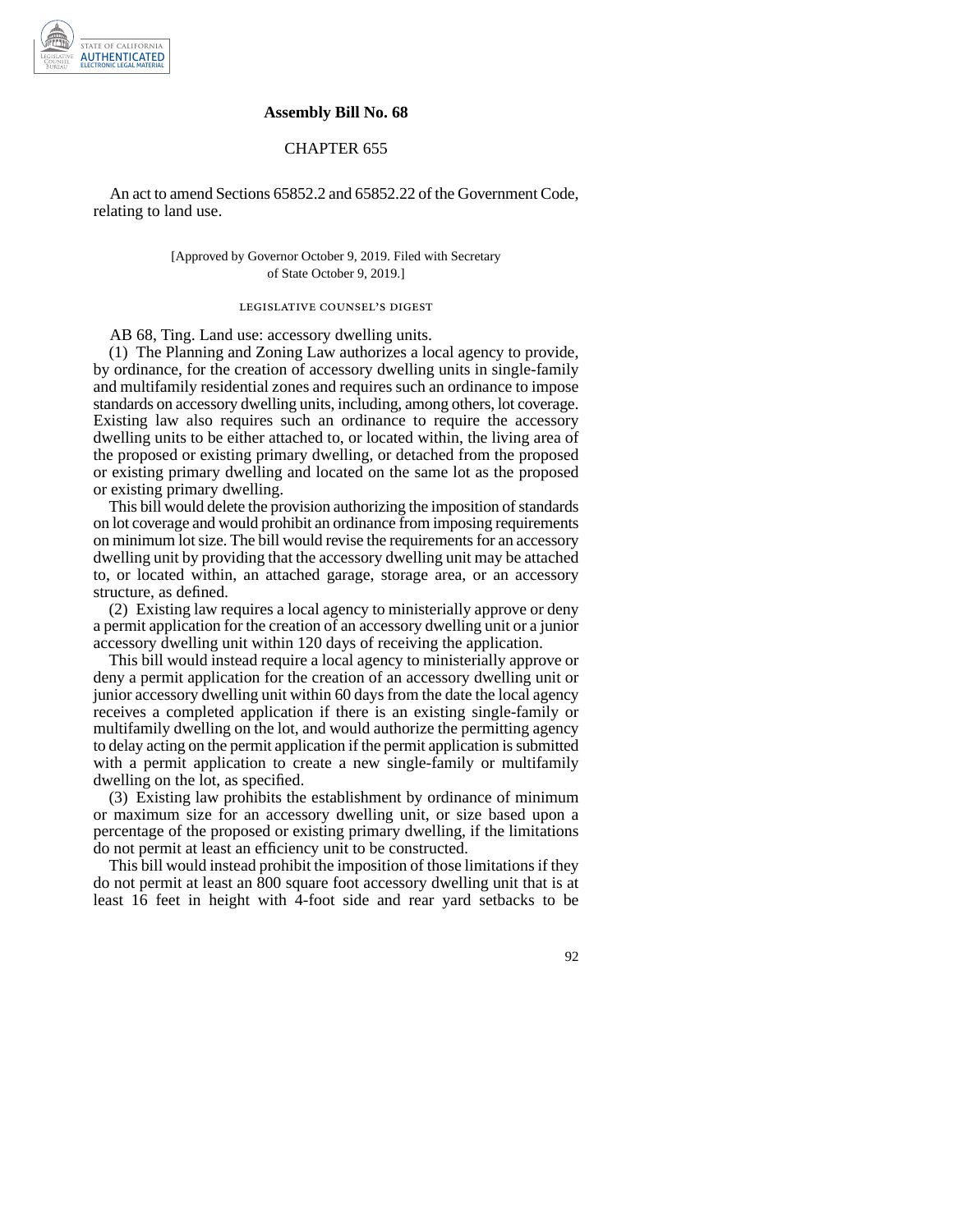constructed. This bill would additionally prohibit the imposition of limits on lot coverage, floor area ratio, open space, and minimum lot size if they prohibit the construction of an accessory dwelling unit meeting those specifications.

(4) Existing law requires ministerial approval of a building permit to create within a zone for single-family use one accessory dwelling unit per single-family lot, subject to specified conditions and requirements.

This bill would instead require ministerial approval of an application for a building permit within a residential or mixed-use zone to create the following: (1) one accessory dwelling unit and one junior accessory dwelling unit per lot with a proposed or existing single-family dwelling if certain requirements are met; (2) a detached, new construction accessory dwelling unit that meets certain requirements and would authorize a local agency to impose specified conditions relating to floor area and height on that unit; (3) multiple accessory dwelling units within the portions of an existing multifamily dwelling structure provided those units meet certain requirements; or (4) not more than two accessory dwelling units that are located on a lot that has an existing multifamily dwelling, but are detached from that multifamily dwelling and are subject to certain height and rear yard and side setback requirements.

(5) Existing law requires a local agency to submit its accessory dwelling unit ordinance to the Department of Housing and Community Development within 60 days after adoption and authorizes the department to review and comment on the ordinance.

This bill would instead authorize the department to submit written findings to a local agency as to whether the local ordinance complies with state law, and would require the local agency to consider the department's findings and to amend its ordinance to comply with state law or adopt a resolution with specified findings. The bill would require the department to notify the Attorney General that the local agency is in violation of state law if the local agency does not amend its ordinance or adopt a resolution with specified findings.

(6) This bill would also prohibit a local agency from issuing a certificate of occupancy for an accessory dwelling unit before issuing a certificate of occupancy for the primary residence.

(7) This bill would require a local agency that has not adopted an ordinance for the creation of junior accessory dwelling units to apply the same standards established by this bill for local agencies with ordinances.

(8) This bill would make other conforming changes, including revising definitions and changes clarifying that the above-specified provisions regulating accessory dwelling units and junior accessory dwelling units also apply to the creation of accessory dwelling units and junior accessory dwelling units on proposed structures to be constructed.

(9) This bill would incorporate additional changes to Section 65852.2 of the Government Code proposed by AB 881 and SB 13 to be operative only if this bill and either or both AB 881 and SB 13 are enacted and this bill is enacted last.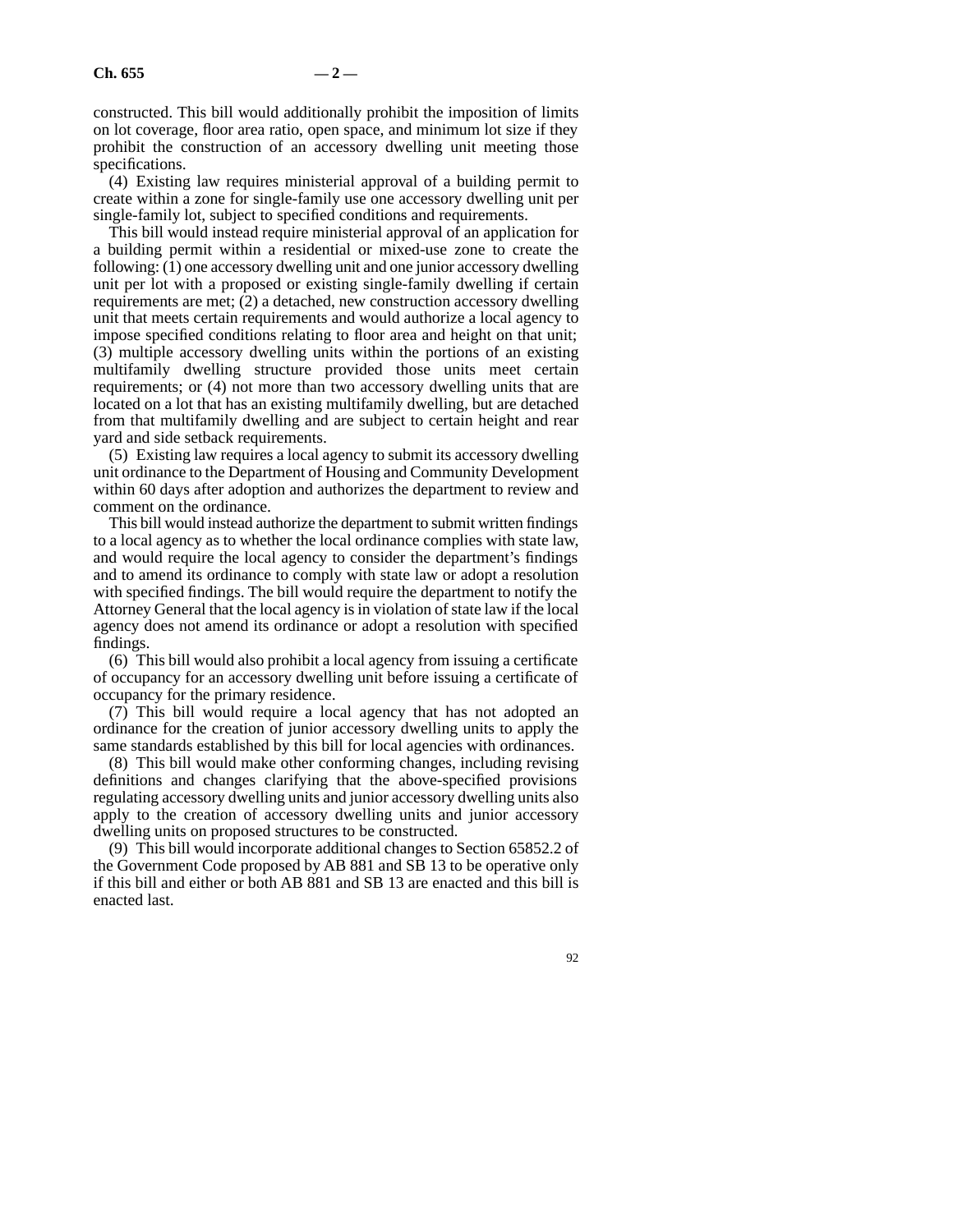(10) The California Constitution requires the state to reimburse local agencies and school districts for certain costs mandated by the state. Statutory provisions establish procedures for making that reimbursement.

This bill would provide that no reimbursement is required by this act for a specified reason.

*The people of the State of California do enact as follows:* 

SECTION 1. Section 65852.2 of the Government Code is amended to read:

65852.2. (a) (1) A local agency may, by ordinance, provide for the creation of accessory dwelling units in areas zoned to allow single-family or multifamily use. The ordinance shall do all of the following:

(A) Designate areas within the jurisdiction of the local agency where accessory dwelling units may be permitted. The designation of areas may be based on criteria that may include, but are not limited to, the adequacy of water and sewer services and the impact of accessory dwelling units on traffic flow and public safety.

(B) (i) Impose standards on accessory dwelling units that include, but are not limited to, parking, height, setback, landscape, architectural review, maximum size of a unit, and standards that prevent adverse impacts on any real property that is listed in the California Register of Historic Places. These standards shall not include requirements on minimum lot size.

(ii) Notwithstanding clause (i), a local agency may reduce or eliminate parking requirements for any accessory dwelling unit located within its jurisdiction.

(C) Provide that accessory dwelling units do not exceed the allowable density for the lot upon which the accessory dwelling unit is located, and that accessory dwelling units are a residential use that is consistent with the existing general plan and zoning designation for the lot.

(D) Require the accessory dwelling units to comply with all of the following:

(i) The unit may be rented separate from the primary residence, but may not be sold or otherwise conveyed separate from the primary residence.

(ii) The lot is zoned to allow single-family or multifamily use and includes a proposed or existing single-family dwelling.

(iii) The accessory dwelling unit is either attached to, or located within, the proposed or existing primary dwelling, including attached garages, storage areas, or similar uses, or an accessory structure or detached from the proposed or existing primary dwelling and located on the same lot as the proposed or existing primary dwelling.

(iv) If there is an existing primary dwelling, the total floor area of an attached accessory dwelling unit shall not exceed 50 percent of the existing primary dwelling.

(v) The total floor area for a detached accessory dwelling unit shall not exceed 1,200 square feet.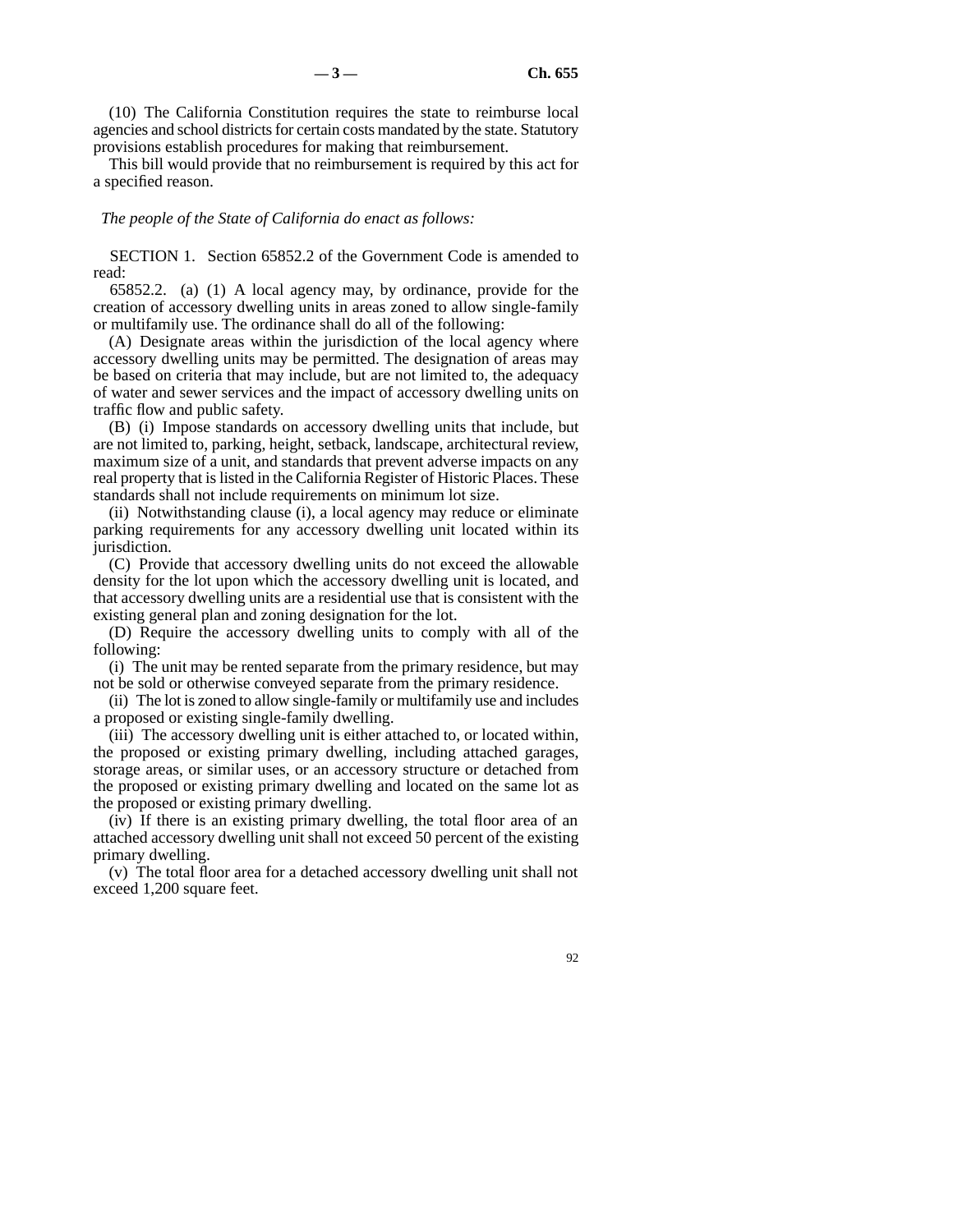(vi) No passageway shall be required in conjunction with the construction of an accessory dwelling unit.

(vii) No setback shall be required for an existing living area or accessory structure or a structure constructed in the same location and to the same dimensions as an existing structure that is converted to an accessory dwelling unit or to a portion of an accessory dwelling unit, and a setback of no more than four feet from the side and rear lot lines shall be required for an accessory dwelling unit that is not converted from an existing structure or a new structure constructed in the same location and to the same dimensions as an existing structure.

(viii) Local building code requirements that apply to detached dwellings, as appropriate.

(ix) Approval by the local health officer where a private sewage disposal system is being used, if required.

(x) (I) Parking requirements for accessory dwelling units shall not exceed one parking space per unit or per bedroom, whichever is less. These spaces may be provided as tandem parking on a driveway.

(II) Offstreet parking shall be permitted in setback areas in locations determined by the local agency or through tandem parking, unless specific findings are made that parking in setback areas or tandem parking is not feasible based upon specific site or regional topographical or fire and life safety conditions.

(III) This clause shall not apply to a unit that is described in subdivision (d).

(xi) When a garage, carport, or covered parking structure is demolished in conjunction with the construction of an accessory dwelling unit or converted to an accessory dwelling unit, the local agency shall not require that those offstreet parking spaces be replaced.

(2) The ordinance shall not be considered in the application of any local ordinance, policy, or program to limit residential growth.

(3) A permit application to create an accessory dwelling unit or a junior accessory dwelling unit shall be considered ministerially without discretionary review or a hearing, notwithstanding Section 65901 or 65906 or any local ordinance regulating the issuance of variances or special use permits. The permitting agency shall act on the application to create an accessory dwelling unit or a junior accessory dwelling unit within 60 days from the date the local agency receives a completed application if there is an existing single-family or multifamily dwelling on the lot. If the permit application to create an accessory dwelling unit or a junior accessory dwelling unit is submitted with a permit application to create a new single-family dwelling on the lot, the permitting agency may delay acting on the permit application for the accessory dwelling unit or the junior accessory dwelling unit until the permitting agency acts on the permit application to create the new single-family dwelling, but the application to create the accessory dwelling unit or junior accessory dwelling unit shall be considered without discretionary review or hearing. If the applicant requests a delay, the 60-day time period shall be tolled for the period of the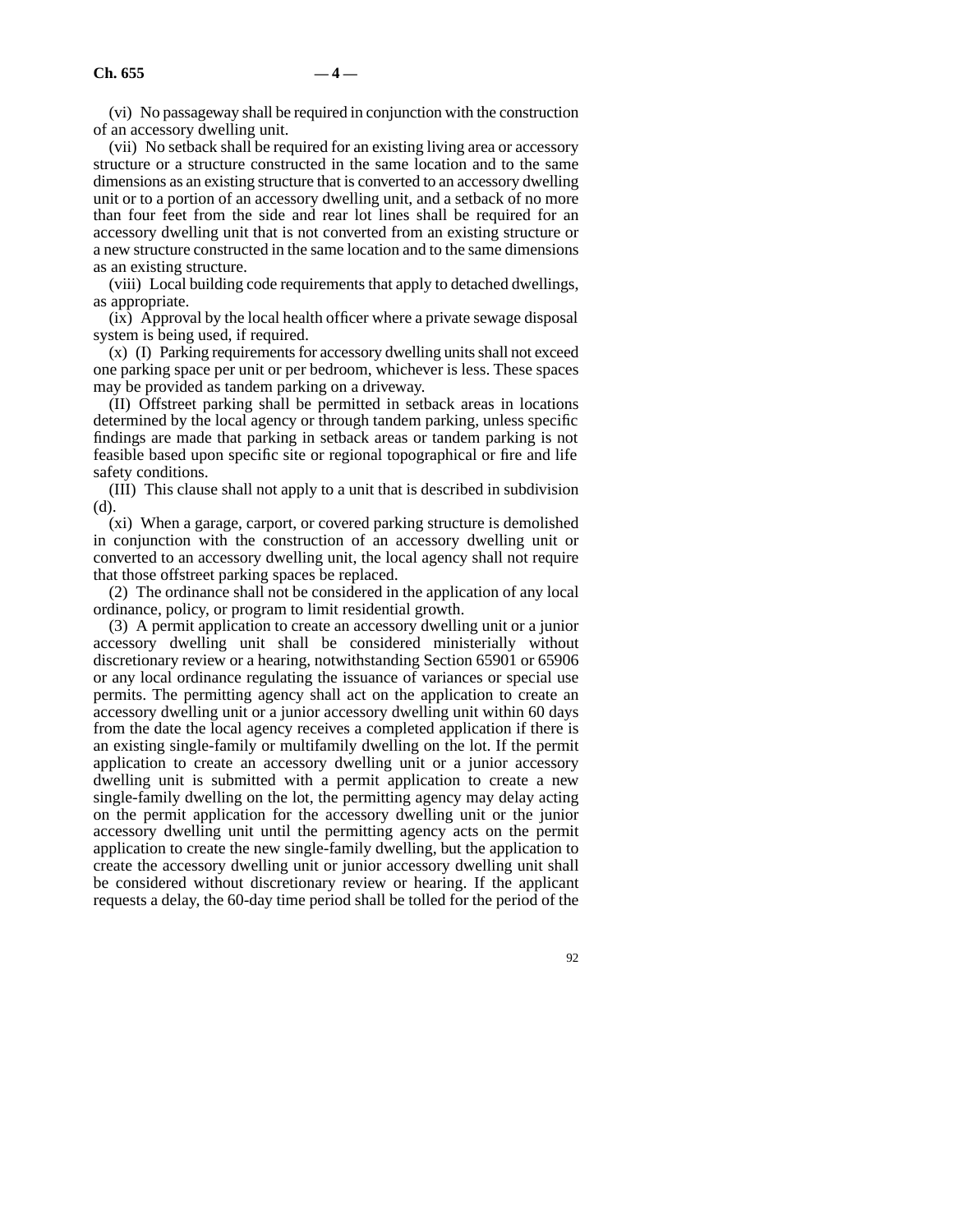delay. A local agency may charge a fee to reimburse it for costs that it incurs as a result of amendments to this paragraph enacted during the 2001–02 Regular Session of the Legislature, including the costs of adopting or amending any ordinance that provides for the creation of an accessory dwelling unit.

(4) An existing ordinance governing the creation of an accessory dwelling unit by a local agency or an accessory dwelling ordinance adopted by a local agency shall provide an approval process that includes only ministerial provisions for the approval of accessory dwelling units and shall not include any discretionary processes, provisions, or requirements for those units, except as otherwise provided in this subdivision. If a local agency has an existing accessory dwelling unit ordinance that fails to meet the requirements of this subdivision, that ordinance shall be null and void and that agency shall thereafter apply the standards established in this subdivision for the approval of accessory dwelling units, unless and until the agency adopts an ordinance that complies with this section.

(5) No other local ordinance, policy, or regulation shall be the basis for the denial of a building permit or a use permit under this subdivision.

(6) This subdivision establishes the maximum standards that local agencies shall use to evaluate a proposed accessory dwelling unit on a lot zoned for residential use that includes a proposed or existing single-family dwelling. No additional standards, other than those provided in this subdivision, shall be used or imposed, except that a local agency may require an applicant for a permit issued pursuant to this subdivision to be an owner-occupant or that the property be used for rentals of terms longer than 30 days.

(7) A local agency may amend its zoning ordinance or general plan to incorporate the policies, procedures, or other provisions applicable to the creation of an accessory dwelling unit if these provisions are consistent with the limitations of this subdivision.

(8) An accessory dwelling unit that conforms to this subdivision shall be deemed to be an accessory use or an accessory building and shall not be considered to exceed the allowable density for the lot upon which it is located, and shall be deemed to be a residential use that is consistent with the existing general plan and zoning designations for the lot. The accessory dwelling unit shall not be considered in the application of any local ordinance, policy, or program to limit residential growth.

(b) When a local agency that has not adopted an ordinance governing accessory dwelling units in accordance with subdivision (a) receives an application for a permit to create an accessory dwelling unit pursuant to this subdivision, the local agency shall approve or disapprove the application ministerially without discretionary review pursuant to subdivision (a). The permitting agency shall act on the application to create an accessory dwelling unit or a junior accessory dwelling unit within 60 days from the date the local agency receives a completed application if there is an existing single-family or multifamily dwelling on the lot. If the permit application to create an accessory dwelling unit or a junior accessory dwelling unit is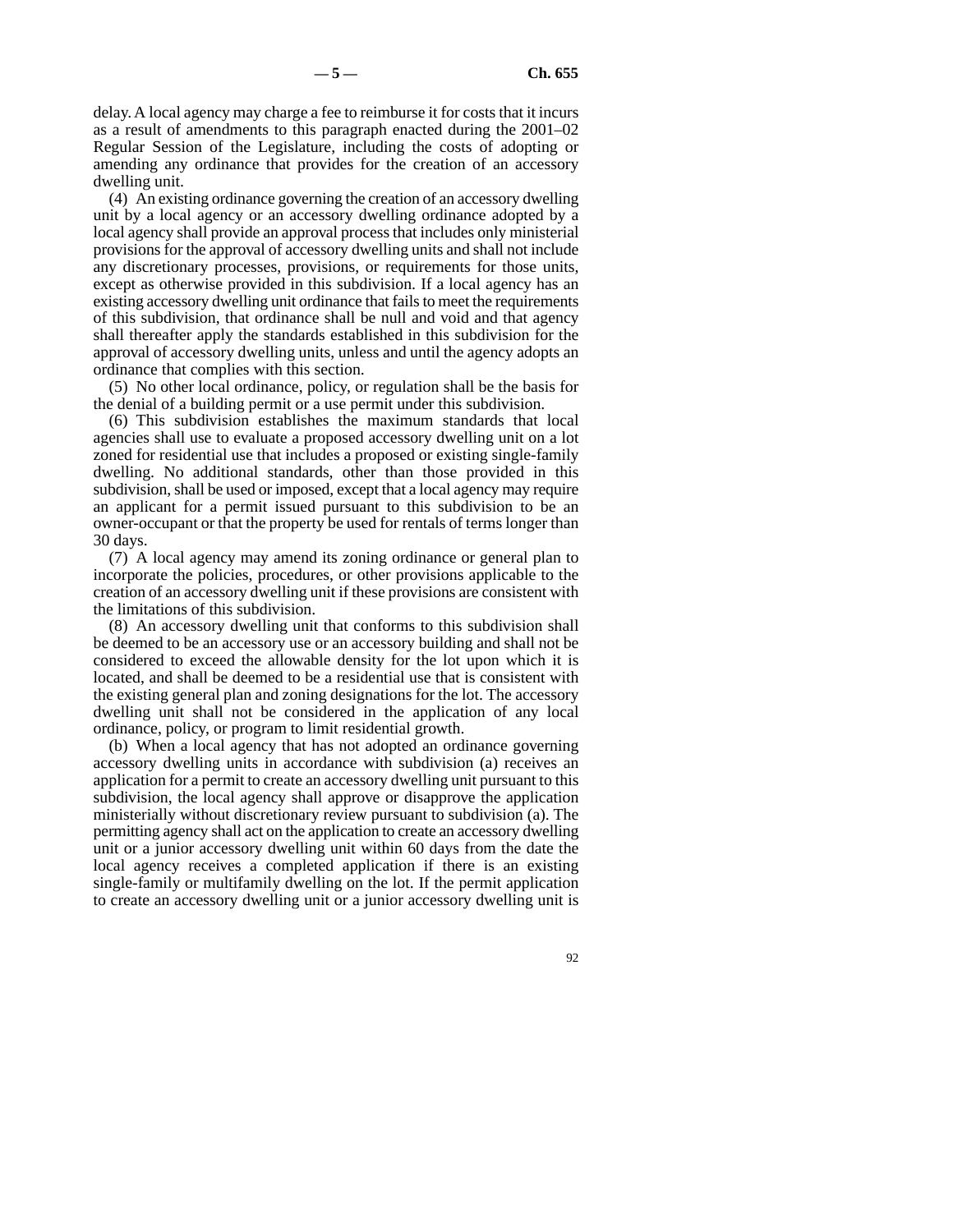submitted with a permit application to create a new single-family dwelling on the lot, the permitting agency may delay acting on the permit application for the accessory dwelling unit or the junior accessory dwelling unit until the permitting agency acts on the permit application to create the new single-family dwelling, but the application to create the accessory dwelling unit or junior accessory dwelling unit shall still be considered ministerially without discretionary review or a hearing. If the applicant requests a delay, the 60-day time period shall be tolled for the period of the delay.

(c) (1) Subject to paragraph (2), a local agency may establish minimum and maximum unit size requirements for both attached and detached accessory dwelling units.

(2) Notwithstanding paragraph (1), a local agency shall not establish by ordinance any of the following:

(A) A minimum square footage requirement for either an attached or detached accessory dwelling unit that prohibits an efficiency unit.

(B) A maximum square footage requirement for either an attached or detached accessory dwelling unit that is less than either of the following: (i) 850 square feet.

(ii) 1,000 square feet for an accessory dwelling unit that provides more than one bedroom.

(C) Any other minimum or maximum size for an accessory dwelling unit, size based upon a percentage of the proposed or existing primary dwelling, or limits on lot coverage, floor area ratio, open space, and minimum lot size, for either attached or detached dwellings that does not permit at least an 800 square foot accessory dwelling unit that is at least 16 feet in height with four-foot side and rear yard setbacks to be constructed in compliance with all other local development standards.

(d) Notwithstanding any other law, a local agency, whether or not it has adopted an ordinance governing accessory dwelling units in accordance with subdivision (a), shall not impose parking standards for an accessory dwelling unit in any of the following instances:

(1) The accessory dwelling unit is located within one-half mile of public transit.

(2) The accessory dwelling unit is located within an architecturally and historically significant historic district.

(3) The accessory dwelling unit is part of the proposed or existing primary residence or an accessory structure.

(4) When on-street parking permits are required but not offered to the occupant of the accessory dwelling unit.

(5) When there is a car share vehicle located within one block of the accessory dwelling unit.

(e) (1) Notwithstanding subdivisions (a) to (d), inclusive, a local agency shall ministerially approve an application for a building permit within a residential or mixed-use zone to create any of the following:

(A) One accessory dwelling unit and one junior accessory dwelling unit per lot with a proposed or existing single-family dwelling if all of the following apply: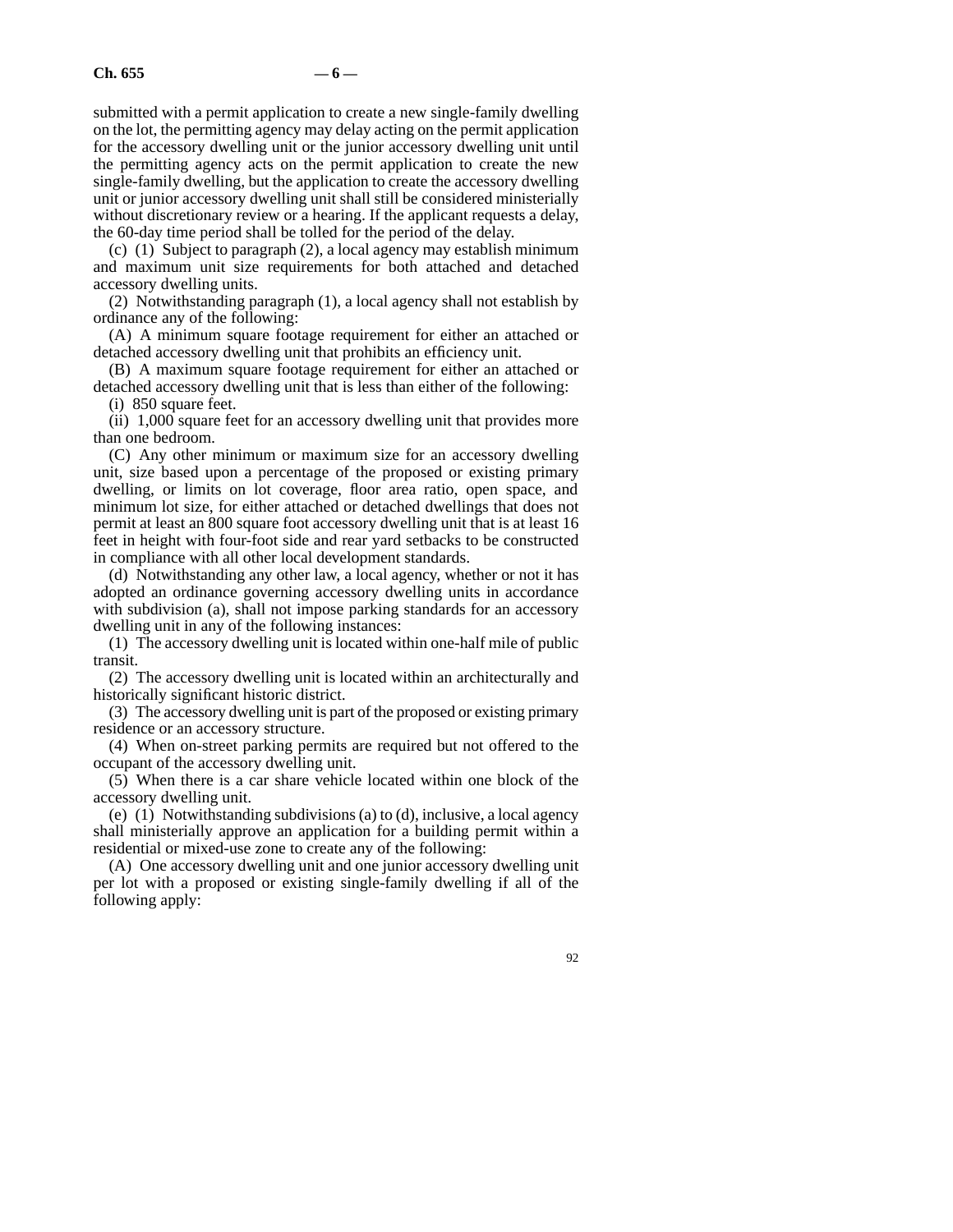(i) The accessory dwelling unit or junior accessory dwelling unit is within the proposed space of a single-family dwelling or existing space of a single-family dwelling or accessory structure and may include an expansion of not more than 150 square feet beyond the same physical dimensions as the existing accessory structure. An expansion beyond the physical dimensions of the existing accessory structure shall be limited to accommodating ingress and egress.

(ii) The space has exterior access from the proposed or existing single-family dwelling.

(iii) The side and rear setbacks are sufficient for fire and safety.

(iv) The junior accessory dwelling unit complies with the requirements of Section 65852.22.

(B) One detached, new construction, accessory dwelling unit that does not exceed four-foot side and rear yard setbacks for a lot with a proposed or existing single-family dwelling. The accessory dwelling unit may be combined with a junior accessory dwelling unit described in subparagraph (A). A local agency may impose the following conditions on the accessory dwelling unit:

(i) A total floor area limitation of not more than 800 square feet.

(ii) A height limitation of 16 feet.

(C) (i) Multiple accessory dwelling units within the portions of existing multifamily dwelling structures that are not used as livable space, including, but not limited to, storage rooms, boiler rooms, passageways, attics, basements, or garages, if each unit complies with state building standards for dwellings.

(ii) A local agency shall allow at least one accessory dwelling unit within an existing multifamily dwelling and shall allow up to 25 percent of the existing multifamily dwelling units.

(D) Not more than two accessory dwelling units that are located on a lot that has an existing multifamily dwelling, but are detached from that multifamily dwelling and are subject to a height limit of 16 feet and four-foot rear yard and side setbacks.

(2) A local agency shall not require, as a condition for ministerial approval of a permit application for the creation of an accessory dwelling unit or a junior accessory dwelling unit, the correction of nonconforming zoning conditions.

(3) The installation of fire sprinklers shall not be required in an accessory dwelling unit if sprinklers are not required for the primary residence.

(4) A local agency may require owner occupancy for either the primary dwelling or the accessory dwelling unit on a single-family lot, subject to the requirements of paragraph (6) of subdivision (a).

(5) A local agency shall require that a rental of the accessory dwelling unit created pursuant to this subdivision be for a term longer than 30 days.

(6) A local agency may require, as part of the application for a permit to create an accessory dwelling unit connected to an onsite water treatment system, a percolation test completed within the last 5 years, or, if the percolation test has been recertified, within the last 10 years.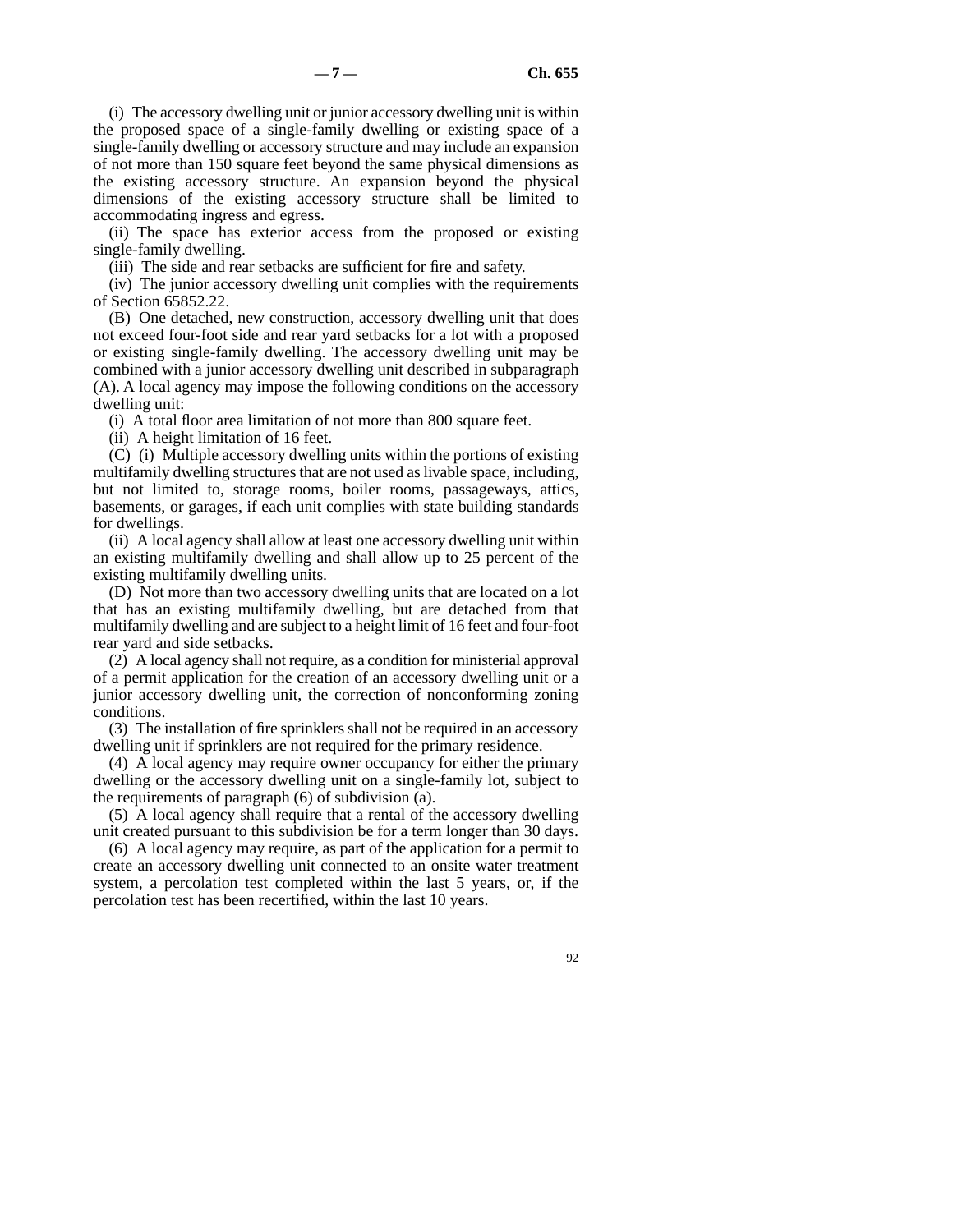(7) Notwithstanding subdivision (c) and paragraph (1), a local agency that has adopted an ordinance by July 1, 2018, providing for the approval of accessory dwelling units in multifamily dwelling structures shall ministerially consider a permit application to construct an accessory dwelling unit that is described in paragraph (1), and may impose standards, including, but not limited to, design, development, and historic standards on said accessory dwelling units. These standards shall not include requirements on minimum lot size.

(f) (1) Fees charged for the construction of accessory dwelling units shall be determined in accordance with Chapter 5 (commencing with Section 66000) and Chapter 7 (commencing with Section 66012).

(2) Accessory dwelling units shall not be considered by a local agency, special district, or water corporation to be a new residential use for purposes of calculating connection fees or capacity charges for utilities, including water and sewer service, unless the accessory dwelling unit was constructed with a new single-family dwelling.

(A) For an accessory dwelling unit described in subparagraph (A) of paragraph (1) of subdivision (e), a local agency, special district, or water corporation shall not require the applicant to install a new or separate utility connection directly between the accessory dwelling unit and the utility or impose a related connection fee or capacity charge, unless the accessory dwelling unit was constructed with a new single-family home.

(B) For an accessory dwelling unit that is not described in subparagraph (A) of paragraph (1) of subdivision (e), a local agency, special district, or water corporation may require a new or separate utility connection directly between the accessory dwelling unit and the utility. Consistent with Section 66013, the connection may be subject to a connection fee or capacity charge that shall be proportionate to the burden of the proposed accessory dwelling unit, based upon either its size or the number of its plumbing fixtures, upon the water or sewer system. This fee or charge shall not exceed the reasonable cost of providing this service.

(g) This section does not limit the authority of local agencies to adopt less restrictive requirements for the creation of an accessory dwelling unit.

(h) (1) A local agency shall submit a copy of the ordinance adopted pursuant to subdivision (a) to the Department of Housing and Community Development within 60 days after adoption. After adoption of an ordinance, the department may submit written findings to the local agency as to whether the ordinance complies with this section.

(2) (A) If the department finds that the local agency's ordinance does not comply with this section, the department shall notify the local agency and shall provide the local agency with a reasonable time, no longer than 30 days, to respond to the findings before taking any other action authorized by this section.

(B) The local agency shall consider the findings made by the department pursuant to subparagraph (A) and shall do one of the following:

(i) Amend the ordinance to comply with this section.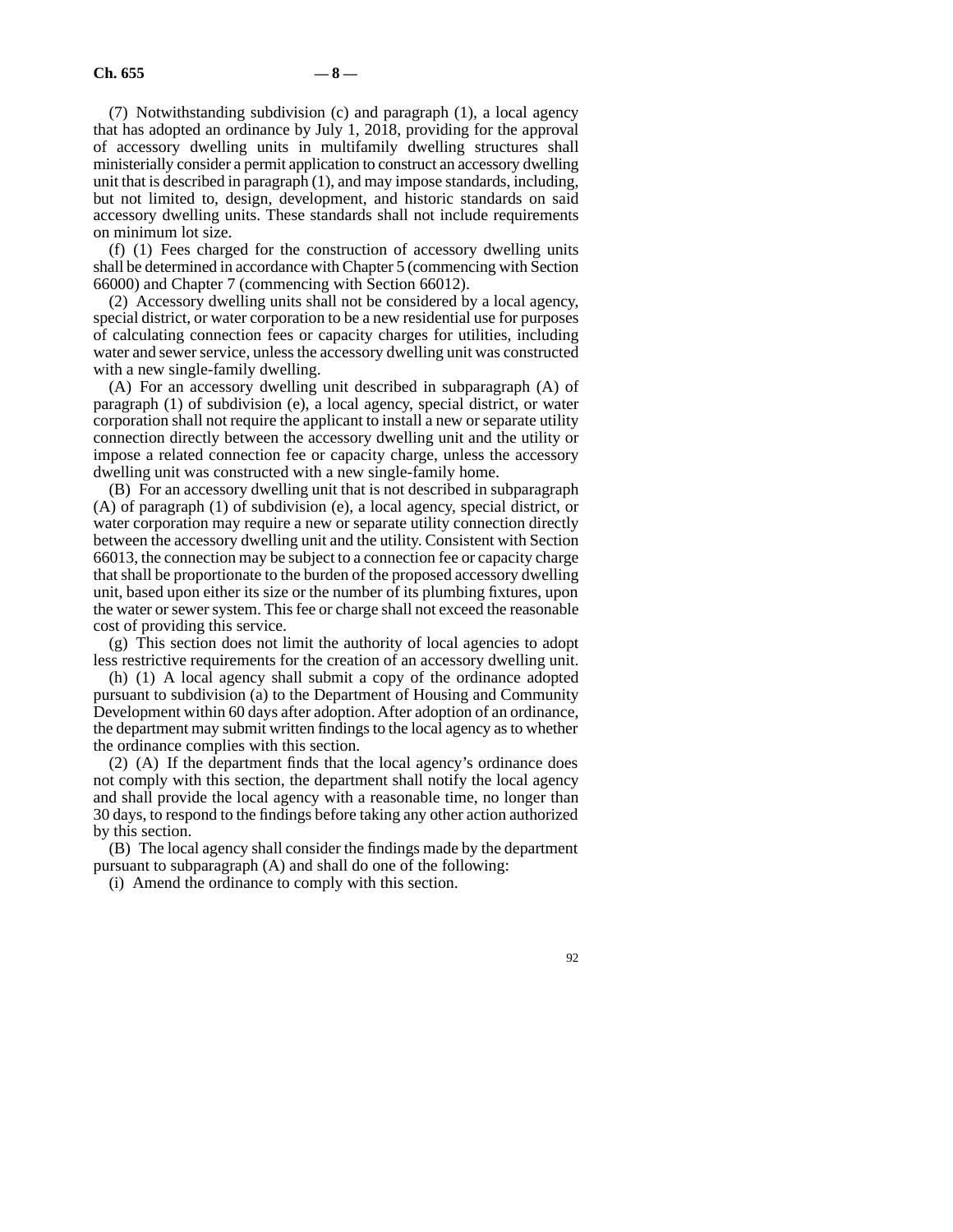(ii) Adopt the ordinance without changes. The local agency shall include findings in its resolution adopting the ordinance that explain the reasons the local agency believes that the ordinance complies with this section despite the findings of the department.

(3) (A) If the local agency does not amend its ordinance in response to the department's findings or does not adopt a resolution with findings explaining the reason the ordinance complies with this section and addressing the department's findings, the department shall notify the local agency and may notify the Attorney General that the local agency is in violation of state law.

(B) Before notifying the Attorney General that the local agency is in violation of state law, the department may consider whether a local agency adopted an ordinance in compliance with this section between January 1, 2017, and January 1, 2020.

(i) The department may review, adopt, amend, or repeal guidelines to implement uniform standards or criteria that supplement or clarify the terms, references, and standards set forth in this section. The guidelines adopted pursuant to this subdivision are not subject to Chapter 3.5 (commencing with Section 11340) of Part 1 of Division 3 of Title 2.

(j) As used in this section, the following terms apply:

(1) "Accessory dwelling unit" means an attached or a detached residential dwelling unit that provides complete independent living facilities for one or more persons and is located on a lot with a proposed or existing primary residence. It shall include permanent provisions for living, sleeping, eating, cooking, and sanitation on the same parcel as the single-family or multifamily dwelling is or will be situated. An accessory dwelling unit also includes the following:

(A) An efficiency unit, as defined in Section 17958.1 of the Health and Safety Code.

(B) A manufactured home, as defined in Section 18007 of the Health and Safety Code.

(2) "Accessory structure" means a structure that is accessory and incidental to a dwelling located on the same lot.

(3) "Living area" means the interior habitable area of a dwelling unit, including basements and attics but does not include a garage or any accessory structure.

(4) "Local agency" means a city, county, or city and county, whether general law or chartered.

(5) "Nonconforming zoning condition" means a physical improvement on a property that does not conform with current zoning standards.

(6) "Passageway" means a pathway that is unobstructed clear to the sky and extends from a street to one entrance of the accessory dwelling unit.

(7) "Proposed dwelling" means a dwelling that is the subject of a permit application and that meets the requirements for permitting.

(8) "Public transit" means a location, including, but not limited to, a bus stop or train station, where the public may access buses, trains, subways,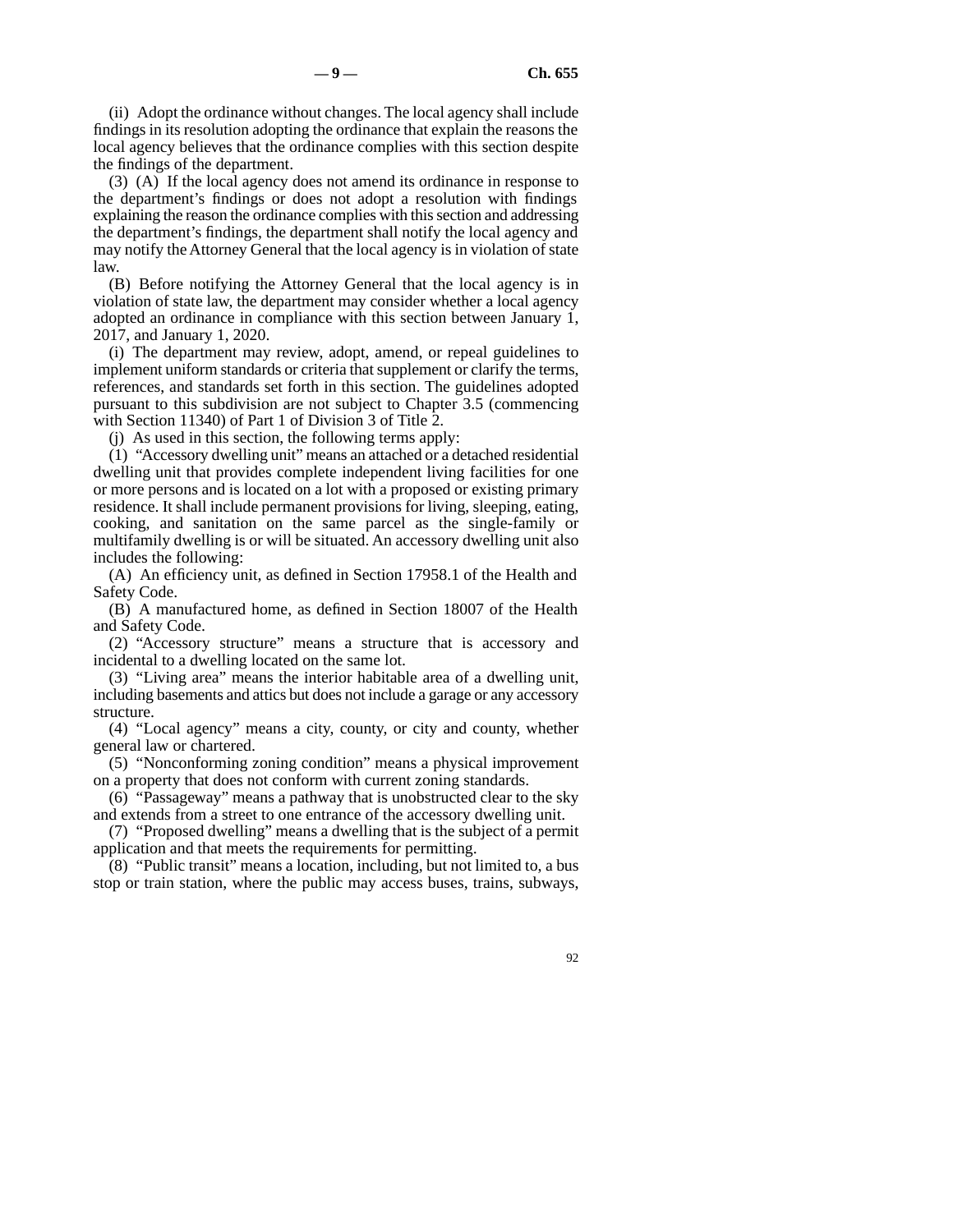and other forms of transportation that charge set fares, run on fixed routes, and are available to the public.

(9) "Tandem parking" means that two or more automobiles are parked on a driveway or in any other location on a lot, lined up behind one another.

(k) A local agency shall not issue a certificate of occupancy for an accessory dwelling unit before the local agency issues a certificate of occupancy for the primary dwelling.

(*l*) Nothing in this section shall be construed to supersede or in any way alter or lessen the effect or application of the California Coastal Act of 1976 (Division 20 (commencing with Section 30000) of the Public Resources Code), except that the local government shall not be required to hold public hearings for coastal development permit applications for accessory dwelling units.

SEC. 1.1. Section 65852.2 of the Government Code is amended to read: 65852.2. (a) (1) A local agency may, by ordinance, provide for the creation of accessory dwelling units in areas zoned to allow single-family or multifamily use. The ordinance shall do all of the following:

(A) Designate areas within the jurisdiction of the local agency where accessory dwelling units may be permitted. The designation of areas may be based on the adequacy of water and sewer services and the impact of accessory dwelling units on traffic flow and public safety. A local agency that does not provide water or sewer services shall consult with the local water or sewer service provider regarding the adequacy of water and sewer services before designating an area where accessory dwelling units may be permitted.

(B) (i) Impose standards on accessory dwelling units that include, but are not limited to, parking, height, setback, landscape, architectural review, maximum size of a unit, and standards that prevent adverse impacts on any real property that is listed in the California Register of Historic Resources. These standards shall not include requirements on minimum lot size.

(ii) Notwithstanding clause (i), a local agency may reduce or eliminate parking requirements for any accessory dwelling unit located within its jurisdiction.

(C) Provide that accessory dwelling units do not exceed the allowable density for the lot upon which the accessory dwelling unit is located, and that accessory dwelling units are a residential use that is consistent with the existing general plan and zoning designation for the lot.

(D) Require the accessory dwelling units to comply with all of the following:

(i) The unit may be rented separate from the primary residence, but may not be sold or otherwise conveyed separate from the primary residence.

(ii) The lot is zoned to allow single-family or multifamily use and includes a proposed or existing single-family dwelling.

(iii) The accessory dwelling unit is either attached to, or located within, the proposed or existing primary dwelling, including attached garages, storage areas, or similar uses, or an accessory structure or detached from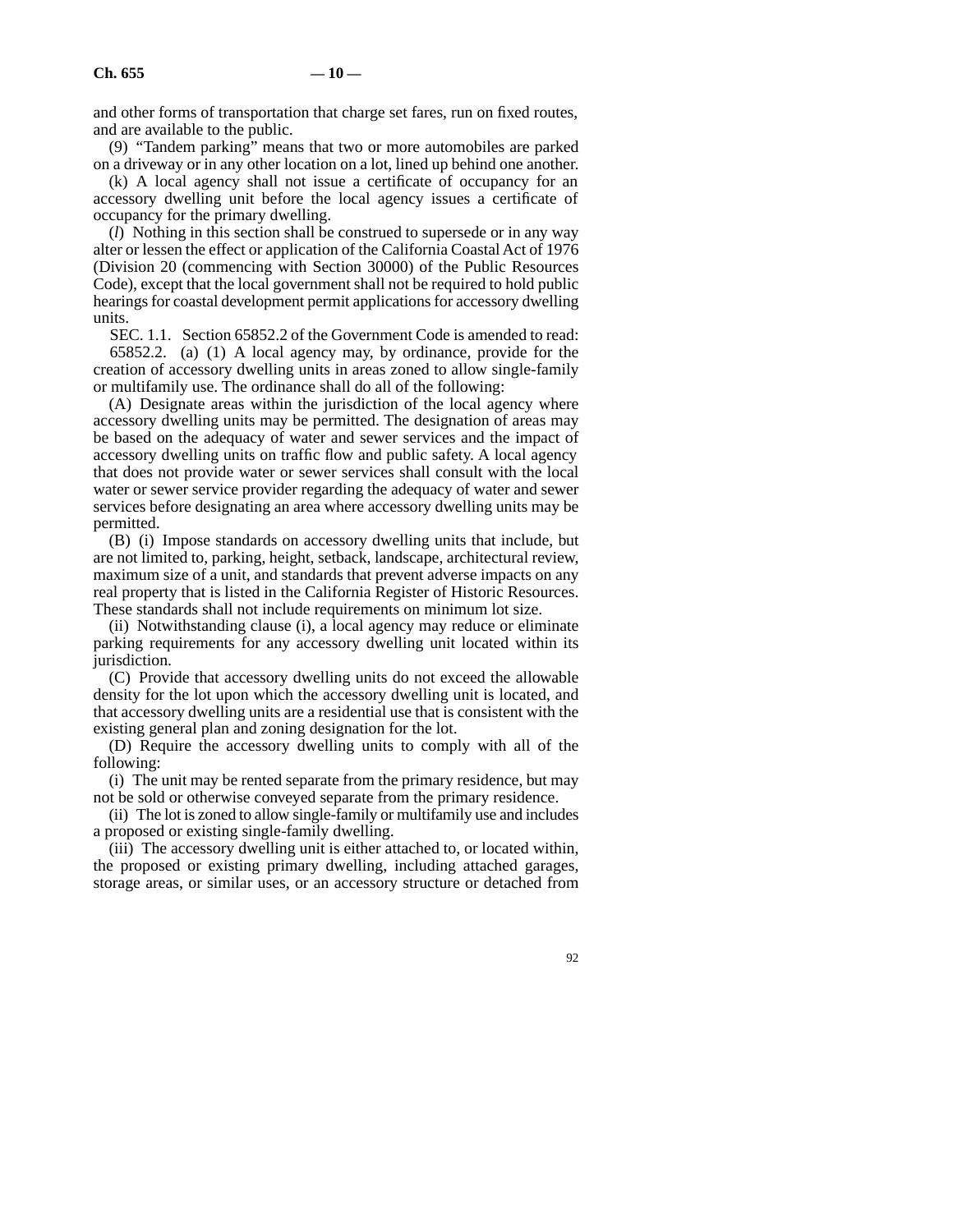the proposed or existing primary dwelling and located on the same lot as the proposed or existing primary dwelling.

(iv) If there is an existing primary dwelling, the total floor area of an attached accessory dwelling unit shall not exceed 50 percent of the existing primary dwelling.

(v) The total floor area for a detached accessory dwelling unit shall not exceed 1,200 square feet.

(vi) No passageway shall be required in conjunction with the construction of an accessory dwelling unit.

(vii) No setback shall be required for an existing living area or accessory structure or a structure constructed in the same location and to the same dimensions as an existing structure that is converted to an accessory dwelling unit or to a portion of an accessory dwelling unit, and a setback of no more than four feet from the side and rear lot lines shall be required for an accessory dwelling unit that is not converted from an existing structure or a new structure constructed in the same location and to the same dimensions as an existing structure.

(viii) Local building code requirements that apply to detached dwellings, as appropriate.

(ix) Approval by the local health officer where a private sewage disposal system is being used, if required.

(x) (I) Parking requirements for accessory dwelling units shall not exceed one parking space per unit or per bedroom, whichever is less. These spaces may be provided as tandem parking on a driveway.

(II) Offstreet parking shall be permitted in setback areas in locations determined by the local agency or through tandem parking, unless specific findings are made that parking in setback areas or tandem parking is not feasible based upon specific site or regional topographical or fire and life safety conditions.

(III) This clause shall not apply to a unit that is described in subdivision (d).

(xi) When a garage, carport, or covered parking structure is demolished in conjunction with the construction of an accessory dwelling unit or converted to an accessory dwelling unit, the local agency shall not require that those offstreet parking spaces be replaced.

(2) The ordinance shall not be considered in the application of any local ordinance, policy, or program to limit residential growth.

(3) A permit application to create an accessory dwelling unit or a junior accessory dwelling unit shall be considered ministerially without discretionary review or a hearing, notwithstanding Section 65901 or 65906 or any local ordinance regulating the issuance of variances or special use permits. The permitting agency shall act on the application to create an accessory dwelling unit or a junior accessory dwelling unit within 60 days from the date the local agency receives a completed application if there is an existing single-family or multifamily dwelling on the lot. If the permit application to create an accessory dwelling unit or a junior accessory dwelling unit is submitted with a permit application to create a new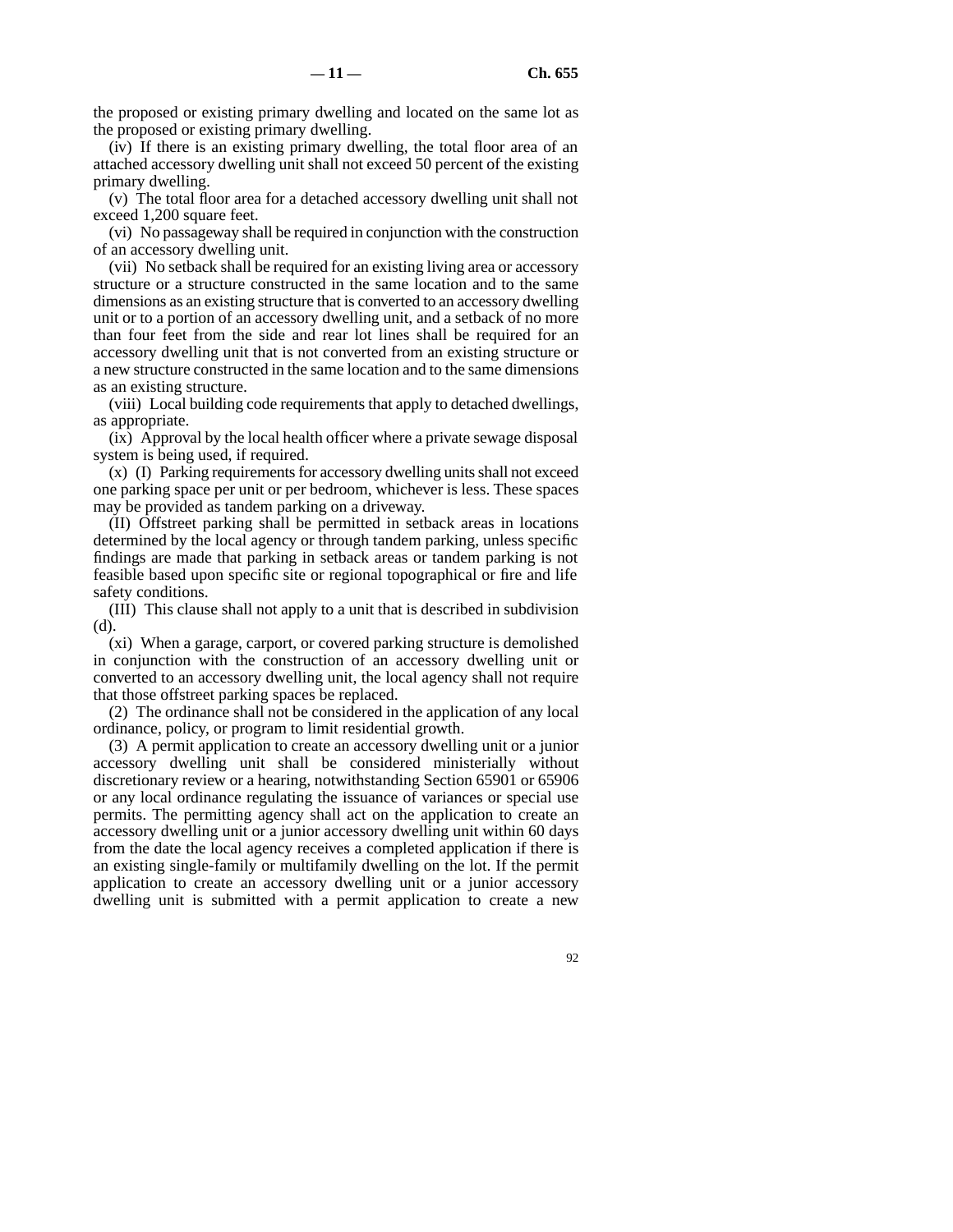single-family dwelling on the lot, the permitting agency may delay acting on the permit application for the accessory dwelling unit or the junior accessory dwelling unit until the permitting agency acts on the permit application to create the new single-family dwelling, but the application to create the accessory dwelling unit or junior accessory dwelling unit shall be considered without discretionary review or hearing. If the applicant requests a delay, the 60-day time period shall be tolled for the period of the delay. A local agency may charge a fee to reimburse it for costs that it incurs as a result of amendments to this paragraph enacted during the 2001–02 Regular Session of the Legislature, including the costs of adopting or amending any ordinance that provides for the creation of an accessory dwelling unit.

(4) An existing ordinance governing the creation of an accessory dwelling unit by a local agency or an accessory dwelling ordinance adopted by a local agency shall provide an approval process that includes only ministerial provisions for the approval of accessory dwelling units and shall not include any discretionary processes, provisions, or requirements for those units, except as otherwise provided in this subdivision. If a local agency has an existing accessory dwelling unit ordinance that fails to meet the requirements of this subdivision, that ordinance shall be null and void and that agency shall thereafter apply the standards established in this subdivision for the approval of accessory dwelling units, unless and until the agency adopts an ordinance that complies with this section.

(5) No other local ordinance, policy, or regulation shall be the basis for the denial of a building permit or a use permit under this subdivision.

(6) This subdivision establishes the maximum standards that local agencies shall use to evaluate a proposed accessory dwelling unit on a lot zoned for residential use that includes a proposed or existing single-family dwelling. No additional standards, other than those provided in this subdivision, shall be used or imposed, including an owner-occupant requirement, except that a local agency may require the property to be used for rentals of terms longer than 30 days.

(7) A local agency may amend its zoning ordinance or general plan to incorporate the policies, procedures, or other provisions applicable to the creation of an accessory dwelling unit if these provisions are consistent with the limitations of this subdivision.

(8) An accessory dwelling unit that conforms to this subdivision shall be deemed to be an accessory use or an accessory building and shall not be considered to exceed the allowable density for the lot upon which it is located, and shall be deemed to be a residential use that is consistent with the existing general plan and zoning designations for the lot. The accessory dwelling unit shall not be considered in the application of any local ordinance, policy, or program to limit residential growth.

(b) When a local agency that has not adopted an ordinance governing accessory dwelling units in accordance with subdivision (a) receives an application for a permit to create an accessory dwelling unit pursuant to this subdivision, the local agency shall approve or disapprove the application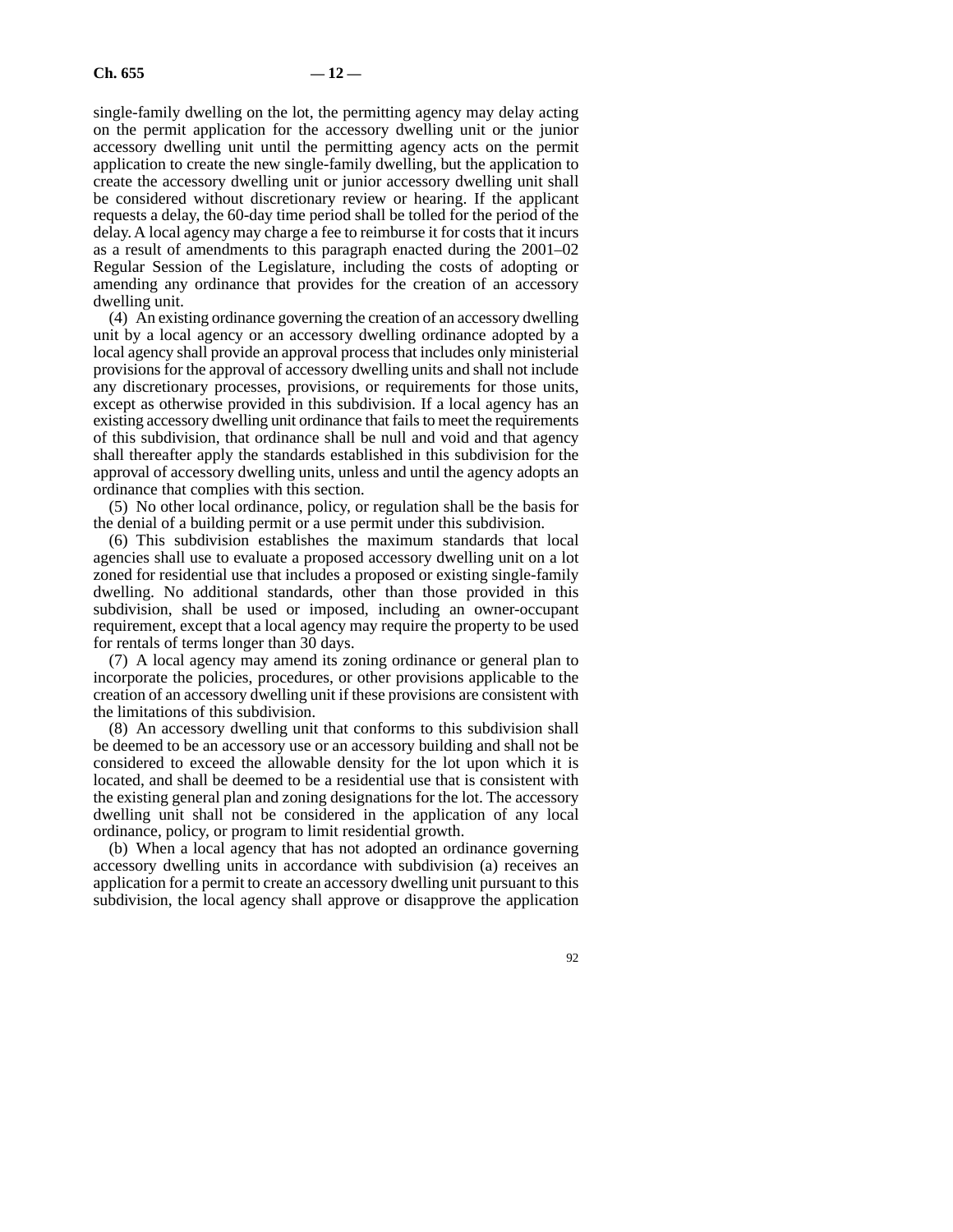ministerially without discretionary review pursuant to subdivision (a). The permitting agency shall act on the application to create an accessory dwelling unit or a junior accessory dwelling unit within 60 days from the date the local agency receives a completed application if there is an existing single-family or multifamily dwelling on the lot. If the permit application to create an accessory dwelling unit or a junior accessory dwelling unit is submitted with a permit application to create a new single-family dwelling on the lot, the permitting agency may delay acting on the permit application for the accessory dwelling unit or the junior accessory dwelling unit until the permitting agency acts on the permit application to create the new single-family dwelling, but the application to create the accessory dwelling unit or junior accessory dwelling unit shall still be considered ministerially without discretionary review or a hearing. If the applicant requests a delay, the 60-day time period shall be tolled for the period of the delay.

(c) (1) Subject to paragraph (2), a local agency may establish minimum and maximum unit size requirements for both attached and detached accessory dwelling units.

(2) Notwithstanding paragraph (1), a local agency shall not establish by ordinance any of the following:

(A) A minimum square footage requirement for either an attached or detached accessory dwelling unit that prohibits an efficiency unit.

(B) A maximum square footage requirement for either an attached or detached accessory dwelling unit that is less than either of the following:

(i) 850 square feet.

(ii) 1,000 square feet for an accessory dwelling unit that provides more than one bedroom.

(C) Any other minimum or maximum size for an accessory dwelling unit, size based upon a percentage of the proposed or existing primary dwelling, or limits on lot coverage, floor area ratio, open space, and minimum lot size, for either attached or detached dwellings that does not permit at least an 800 square foot accessory dwelling unit that is at least 16 feet in height with four-foot side and rear yard setbacks to be constructed in compliance with all other local development standards.

(d) Notwithstanding any other law, a local agency, whether or not it has adopted an ordinance governing accessory dwelling units in accordance with subdivision (a), shall not impose parking standards for an accessory dwelling unit in any of the following instances:

(1) The accessory dwelling unit is located within one-half mile walking distance of public transit.

(2) The accessory dwelling unit is located within an architecturally and historically significant historic district.

(3) The accessory dwelling unit is part of the proposed or existing primary residence or an accessory structure.

(4) When on-street parking permits are required but not offered to the occupant of the accessory dwelling unit.

(5) When there is a car share vehicle located within one block of the accessory dwelling unit.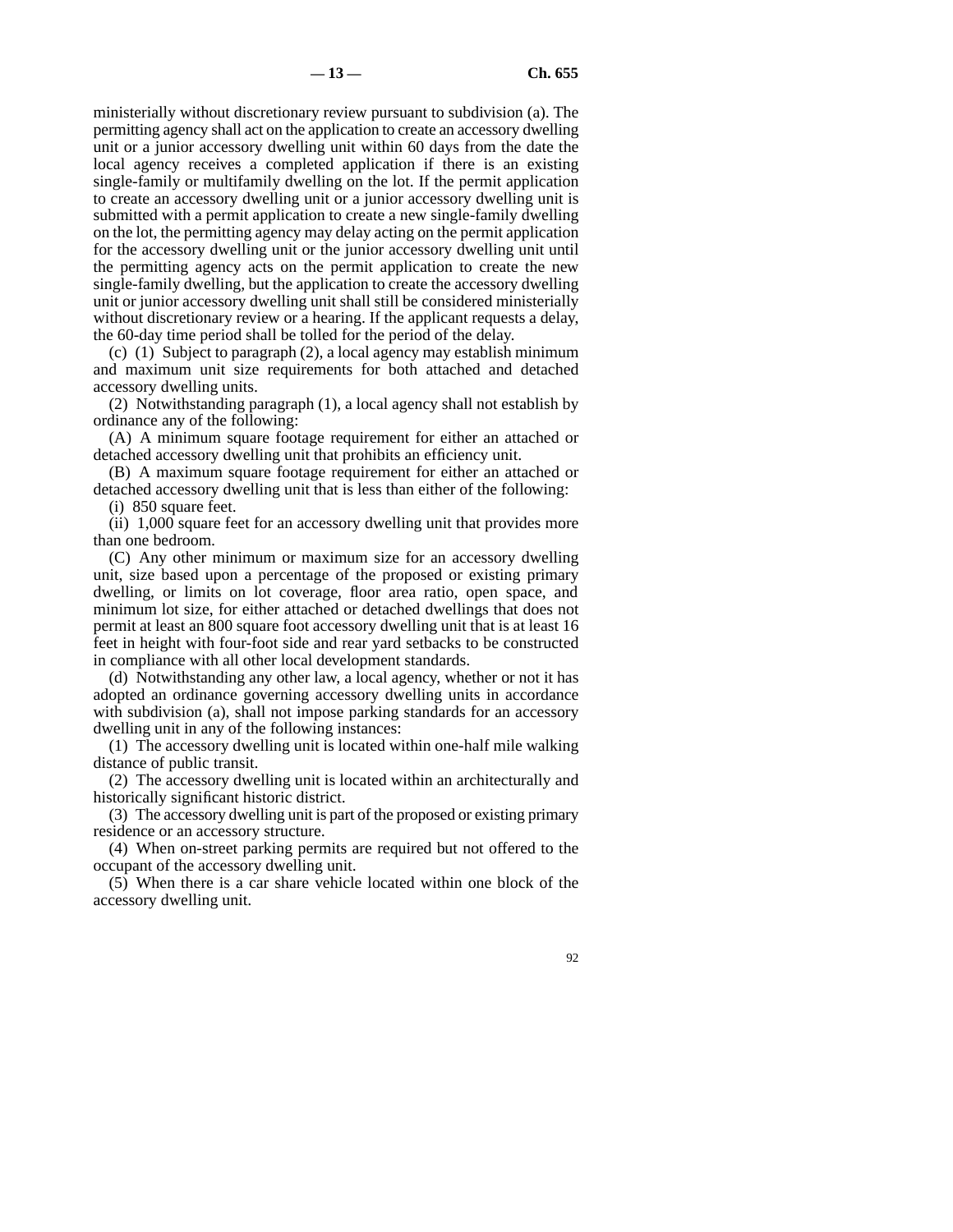(e)  $(1)$  Notwithstanding subdivisions (a) to  $(d)$ , inclusive, a local agency shall ministerially approve an application for a building permit within a residential or mixed-use zone to create any of the following:

(A) One accessory dwelling unit and one junior accessory dwelling unit per lot with a proposed or existing single-family dwelling if all of the following apply:

(i) The accessory dwelling unit or junior accessory dwelling unit is within the proposed space of a single-family dwelling or existing space of a single-family dwelling or accessory structure and may include an expansion of not more than 150 square feet beyond the same physical dimensions as the existing accessory structure. An expansion beyond the physical dimensions of the existing accessory structure shall be limited to accommodating ingress and egress.

(ii) The space has exterior access from the proposed or existing single-family dwelling.

(iii) The side and rear setbacks are sufficient for fire and safety.

(iv) The junior accessory dwelling unit complies with the requirements of Section 65852.22.

(B) One detached, new construction, accessory dwelling unit that does not exceed four-foot side and rear yard setbacks for a lot with a proposed or existing single-family dwelling. The accessory dwelling unit may be combined with a junior accessory dwelling unit described in subparagraph (A). A local agency may impose the following conditions on the accessory dwelling unit:

(i) A total floor area limitation of not more than 800 square feet.

(ii) A height limitation of 16 feet.

(C) (i) Multiple accessory dwelling units within the portions of existing multifamily dwelling structures that are not used as livable space, including, but not limited to, storage rooms, boiler rooms, passageways, attics, basements, or garages, if each unit complies with state building standards for dwellings.

(ii) A local agency shall allow at least one accessory dwelling unit within an existing multifamily dwelling and shall allow up to 25 percent of the existing multifamily dwelling units.

(D) Not more than two accessory dwelling units that are located on a lot that has an existing multifamily dwelling, but are detached from that multifamily dwelling and are subject to a height limit of 16 feet and four-foot rear yard and side setbacks.

(2) A local agency shall not require, as a condition for ministerial approval of a permit application for the creation of an accessory dwelling unit or a junior accessory dwelling unit, the correction of nonconforming zoning conditions.

(3) The installation of fire sprinklers shall not be required in an accessory dwelling unit if sprinklers are not required for the primary residence.

(4) A local agency shall require that a rental of the accessory dwelling unit created pursuant to this subdivision be for a term longer than 30 days.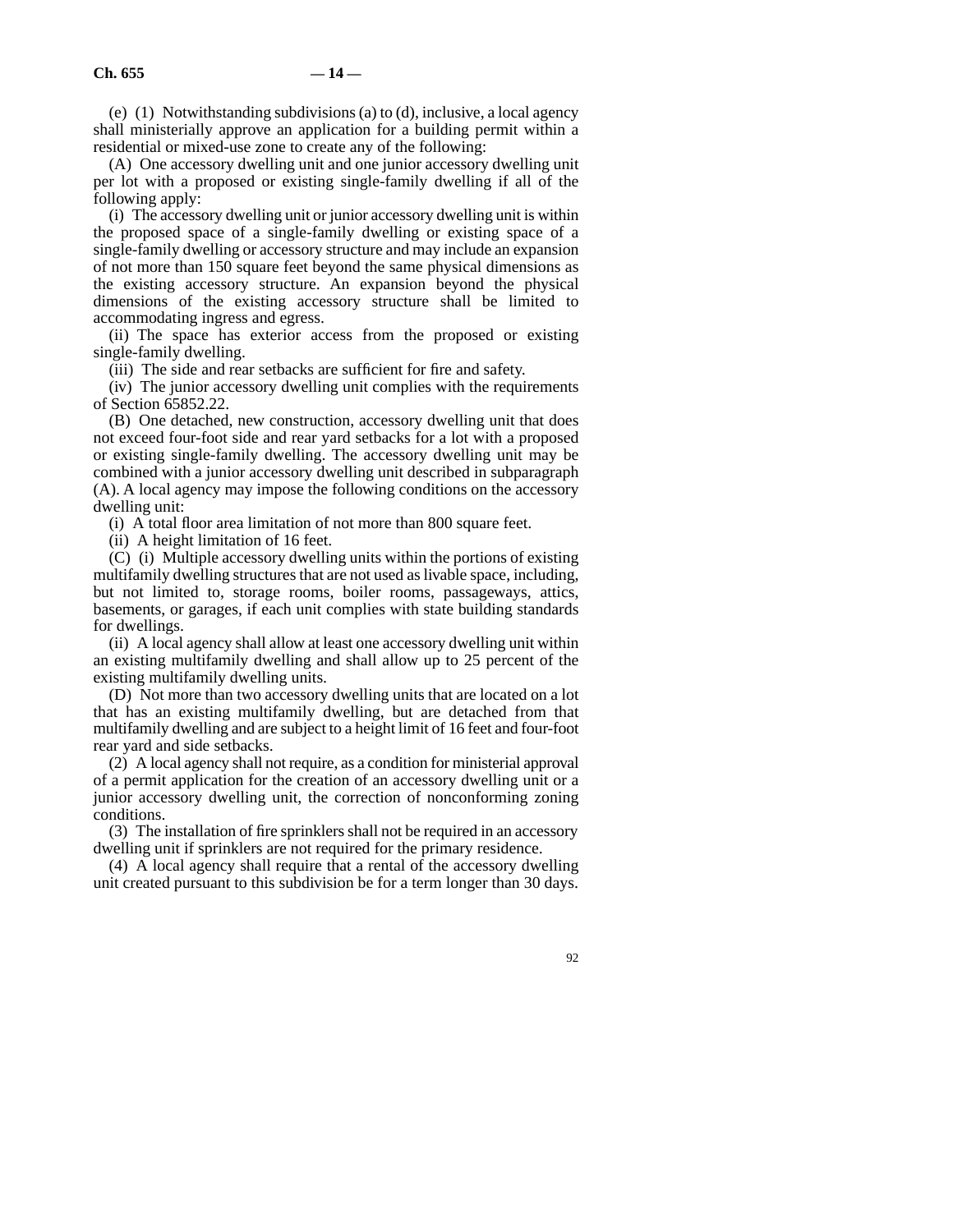(5) A local agency may require, as part of the application for a permit to create an accessory dwelling unit connected to an onsite water treatment system, a percolation test completed within the last 5 years, or, if the percolation test has been recertified, within the last 10 years.

(6) Notwithstanding subdivision (c) and paragraph (1), a local agency that has adopted an ordinance by July 1, 2018, providing for the approval of accessory dwelling units in multifamily dwelling structures shall ministerially consider a permit application to construct an accessory dwelling unit that is described in paragraph (1), and may impose standards, including, but not limited to, design, development, and historic standards on said accessory dwelling units. These standards shall not include requirements on minimum lot size.

(f) (1) Fees charged for the construction of accessory dwelling units shall be determined in accordance with Chapter 5 (commencing with Section 66000) and Chapter 7 (commencing with Section 66012).

(2) Accessory dwelling units shall not be considered by a local agency, special district, or water corporation to be a new residential use for purposes of calculating connection fees or capacity charges for utilities, including water and sewer service, unless the accessory dwelling unit was constructed with a new single-family dwelling.

(A) For an accessory dwelling unit described in subparagraph (A) of paragraph (1) of subdivision (e), a local agency, special district, or water corporation shall not require the applicant to install a new or separate utility connection directly between the accessory dwelling unit and the utility or impose a related connection fee or capacity charge, unless the accessory dwelling unit was constructed with a new single-family home.

(B) For an accessory dwelling unit that is not described in subparagraph (A) of paragraph (1) of subdivision (e), a local agency, special district, or water corporation may require a new or separate utility connection directly between the accessory dwelling unit and the utility. Consistent with Section 66013, the connection may be subject to a connection fee or capacity charge that shall be proportionate to the burden of the proposed accessory dwelling unit, based upon either its size or the number of its plumbing fixtures, upon the water or sewer system. This fee or charge shall not exceed the reasonable cost of providing this service.

(g) This section does not limit the authority of local agencies to adopt less restrictive requirements for the creation of an accessory dwelling unit.

(h) (1) A local agency shall submit a copy of the ordinance adopted pursuant to subdivision (a) to the Department of Housing and Community Development within 60 days after adoption. After adoption of an ordinance, the department may submit written findings to the local agency as to whether the ordinance complies with this section.

(2) (A) If the department finds that the local agency's ordinance does not comply with this section, the department shall notify the local agency and shall provide the local agency with a reasonable time, no longer than 30 days, to respond to the findings before taking any other action authorized by this section.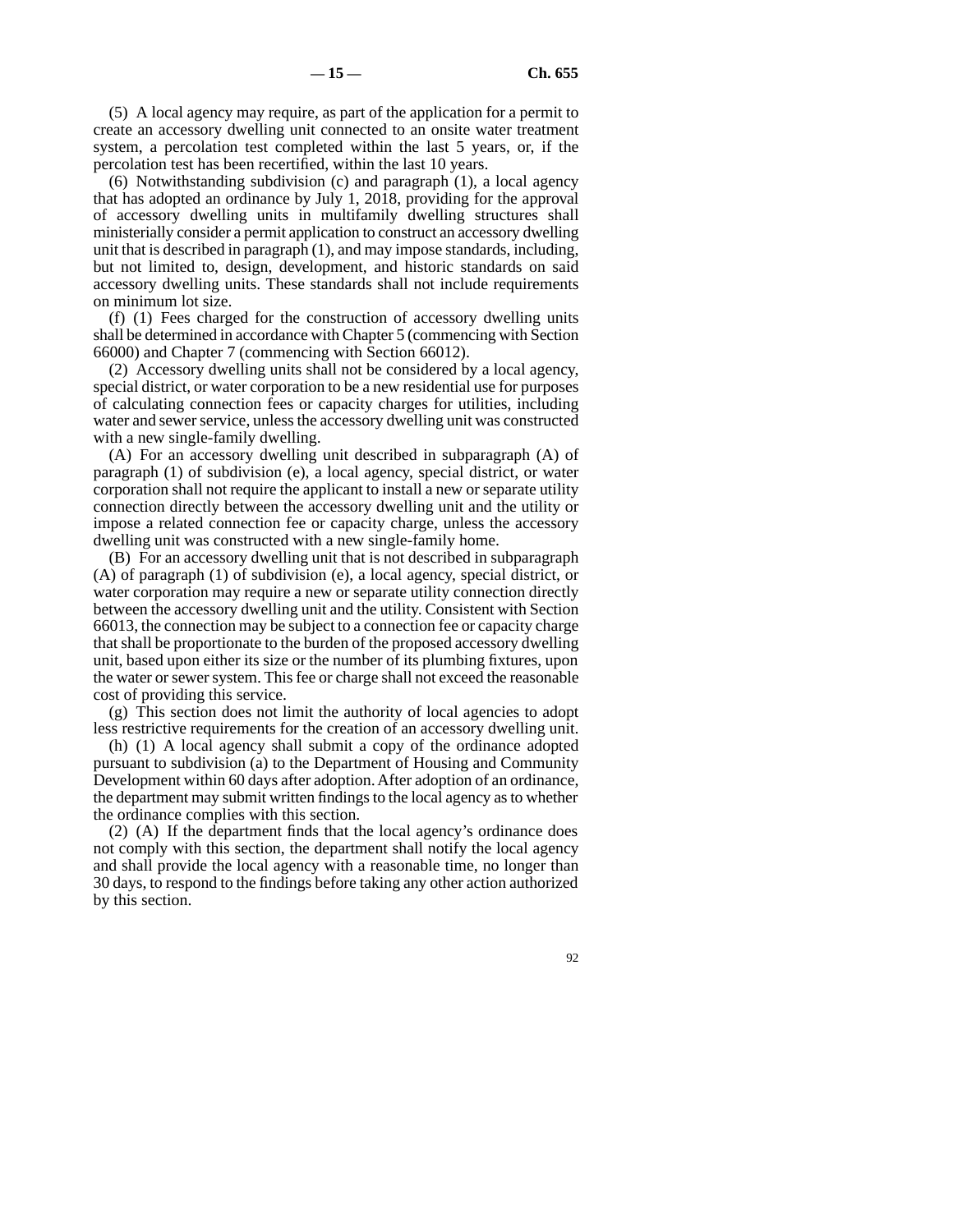(B) The local agency shall consider the findings made by the department pursuant to subparagraph (A) and shall do one of the following:

(i) Amend the ordinance to comply with this section.

(ii) Adopt the ordinance without changes. The local agency shall include findings in its resolution adopting the ordinance that explain the reasons the local agency believes that the ordinance complies with this section despite the findings of the department.

(3) (A) If the local agency does not amend its ordinance in response to the department's findings or does not adopt a resolution with findings explaining the reason the ordinance complies with this section and addressing the department's findings, the department shall notify the local agency and may notify the Attorney General that the local agency is in violation of state law.

(B) Before notifying the Attorney General that the local agency is in violation of state law, the department may consider whether a local agency adopted an ordinance in compliance with this section between January 1, 2017, and January 1, 2020.

(i) The department may review, adopt, amend, or repeal guidelines to implement uniform standards or criteria that supplement or clarify the terms, references, and standards set forth in this section. The guidelines adopted pursuant to this subdivision are not subject to Chapter 3.5 (commencing with Section 11340) of Part 1 of Division 3 of Title 2.

(j) As used in this section, the following terms apply:

(1) "Accessory dwelling unit" means an attached or a detached residential dwelling unit that provides complete independent living facilities for one or more persons and is located on a lot with a proposed or existing primary residence. It shall include permanent provisions for living, sleeping, eating, cooking, and sanitation on the same parcel as the single-family or multifamily dwelling is or will be situated. An accessory dwelling unit also includes the following:

(A) An efficiency unit, as defined in Section 17958.1 of the Health and Safety Code.

(B) A manufactured home, as defined in Section 18007 of the Health and Safety Code.

(2) "Accessory structure" means a structure that is accessory and incidental to a dwelling located on the same lot.

(3) "Living area" means the interior habitable area of a dwelling unit, including basements and attics but does not include a garage or any accessory structure.

(4) "Local agency" means a city, county, or city and county, whether general law or chartered.

(5) "Nonconforming zoning condition" means a physical improvement on a property that does not conform with current zoning standards.

(6) "Passageway" means a pathway that is unobstructed clear to the sky and extends from a street to one entrance of the accessory dwelling unit.

(7) "Proposed dwelling" means a dwelling that is the subject of a permit application and that meets the requirements for permitting.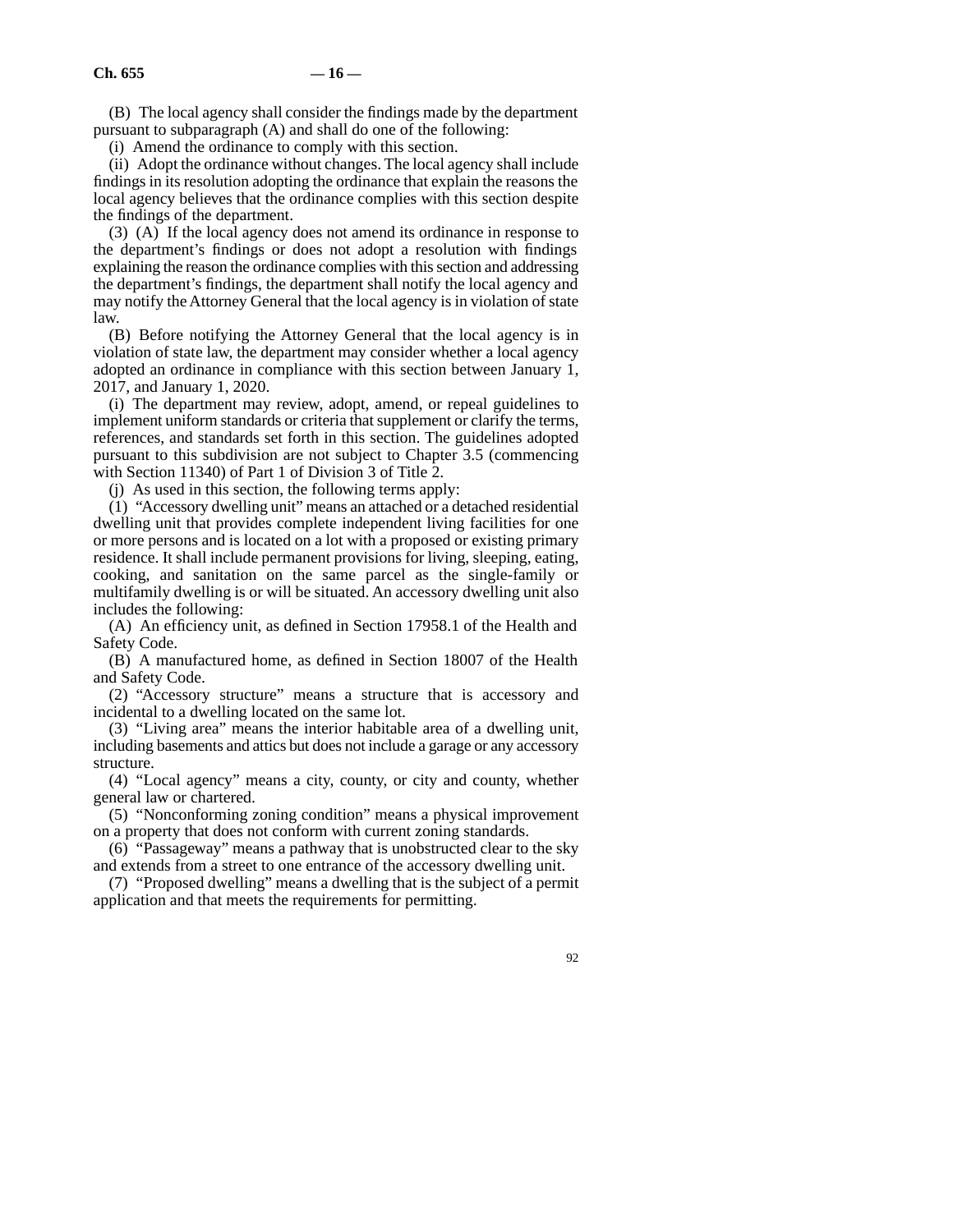(8) "Public transit" means a location, including, but not limited to, a bus stop or train station, where the public may access buses, trains, subways, and other forms of transportation that charge set fares, run on fixed routes, and are available to the public.

(9) "Tandem parking" means that two or more automobiles are parked on a driveway or in any other location on a lot, lined up behind one another.

(k) A local agency shall not issue a certificate of occupancy for an accessory dwelling unit before the local agency issues a certificate of occupancy for the primary dwelling.

(*l*) Nothing in this section shall be construed to supersede or in any way alter or lessen the effect or application of the California Coastal Act of 1976 (Division 20 (commencing with Section 30000) of the Public Resources Code), except that the local government shall not be required to hold public hearings for coastal development permit applications for accessory dwelling units.

(m) This section shall remain in effect until January 1, 2025, and as of that date is repealed.

SEC. 1.2. Section 65852.2 of the Government Code is amended to read: 65852.2. (a) (1) A local agency may, by ordinance, provide for the creation of accessory dwelling units in areas zoned to allow single-family or multifamily dwelling residential use. The ordinance shall do all of the following:

(A) Designate areas within the jurisdiction of the local agency where accessory dwelling units may be permitted. The designation of areas may be based on criteria that may include, but are not limited to, the adequacy of water and sewer services and the impact of accessory dwelling units on traffic flow and public safety.

(B) (i) Impose standards on accessory dwelling units that include, but are not limited to, parking, height, setback, landscape, architectural review, maximum size of a unit, and standards that prevent adverse impacts on any real property that is listed in the California Register of Historic Resources. These standards shall not include requirements on minimum lot size.

(ii) Notwithstanding clause (i), a local agency may reduce or eliminate parking requirements for any accessory dwelling unit located within its jurisdiction.

(C) Provide that accessory dwelling units do not exceed the allowable density for the lot upon which the accessory dwelling unit is located, and that accessory dwelling units are a residential use that is consistent with the existing general plan and zoning designation for the lot.

(D) Require the accessory dwelling units to comply with all of the following:

(i) The accessory dwelling unit may be rented separate from the primary residence, but may not be sold or otherwise conveyed separate from the primary residence.

(ii) The lot is zoned to allow single-family or multifamily dwelling residential use and includes a proposed or existing dwelling.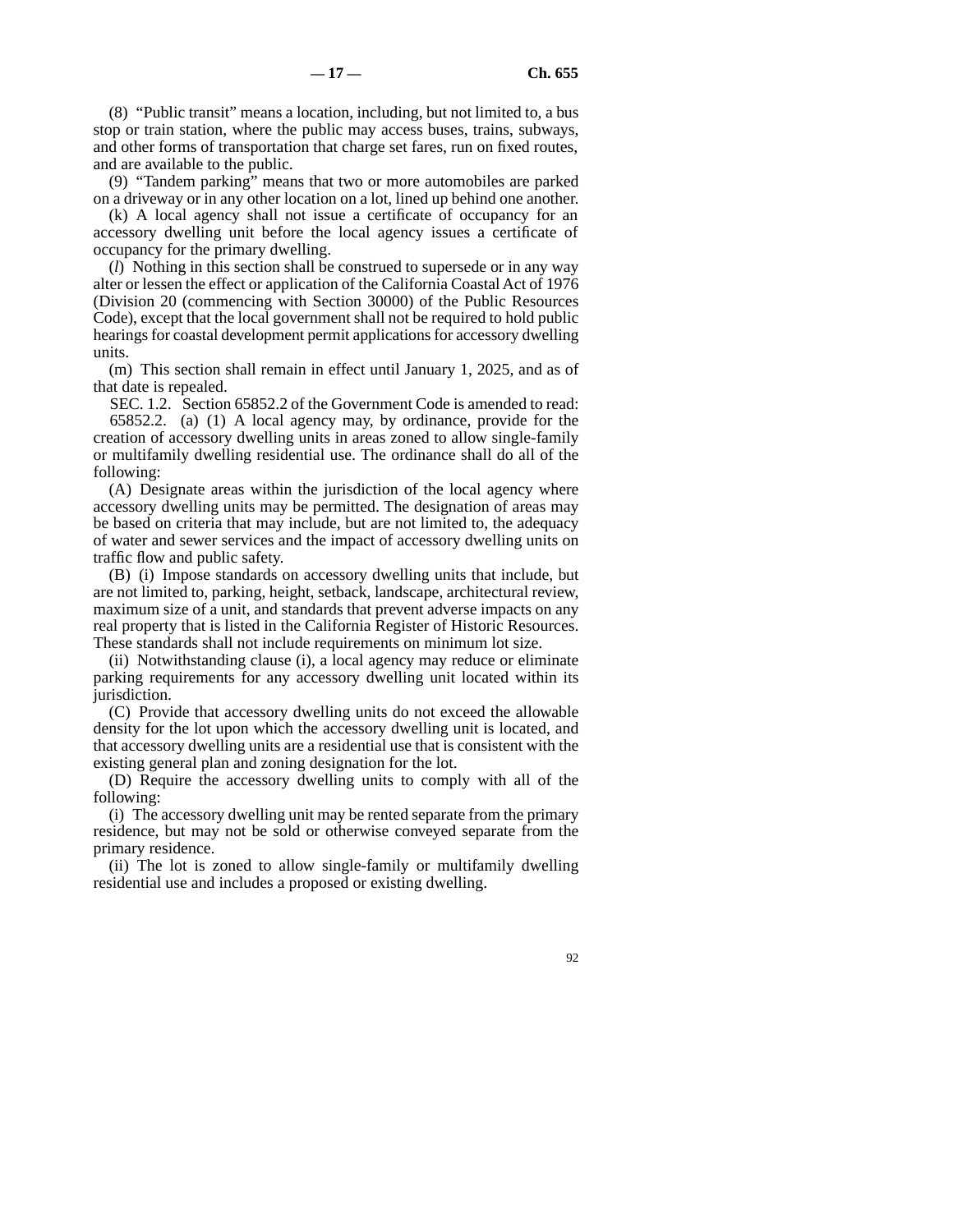(iii) The accessory dwelling unit is either attached to, or located within, the proposed or existing primary dwelling, including attached garages, storage areas or similar uses, or an accessory structure or detached from the proposed or existing primary dwelling and located on the same lot as the proposed or existing primary dwelling.

(iv) If there is an existing primary dwelling, the total floor area of an attached accessory dwelling unit shall not exceed 50 percent of the existing primary dwelling.

(v) The total floor area for a detached accessory dwelling unit shall not exceed 1,200 square feet.

(vi) No passageway shall be required in conjunction with the construction of an accessory dwelling unit.

(vii) No setback shall be required for an existing living area or accessory structure or a structure constructed in the same location and to the same dimensions as an existing structure that is converted to an accessory dwelling unit or to a portion of an accessory dwelling unit, and a setback of no more than four feet from the side and rear lot lines shall be required for an accessory dwelling unit that is not converted from an existing structure or a new structure constructed in the same location and to the same dimensions as an existing structure.

(viii) Local building code requirements that apply to detached dwellings, as appropriate.

(ix) Approval by the local health officer where a private sewage disposal system is being used, if required.

(x) (I) Parking requirements for accessory dwelling units shall not exceed one parking space per accessory dwelling unit or per bedroom, whichever is less. These spaces may be provided as tandem parking on a driveway.

(II) Offstreet parking shall be permitted in setback areas in locations determined by the local agency or through tandem parking, unless specific findings are made that parking in setback areas or tandem parking is not feasible based upon specific site or regional topographical or fire and life safety conditions.

(III) This clause shall not apply to an accessory dwelling unit that is described in subdivision (d).

(xi) When a garage, carport, or covered parking structure is demolished in conjunction with the construction of an accessory dwelling unit or converted to an accessory dwelling unit, the local agency shall not require that those offstreet parking spaces be replaced.

(xii) Accessory dwelling units shall not be required to provide fire sprinklers if they are not required for the primary residence.

(2) The ordinance shall not be considered in the application of any local ordinance, policy, or program to limit residential growth.

(3) A permit application for an accessory dwelling unit or a junior accessory dwelling unit shall be considered and approved ministerially without discretionary review or a hearing, notwithstanding Section 65901 or 65906 or any local ordinance regulating the issuance of variances or special use permits. The permitting agency shall act on the application to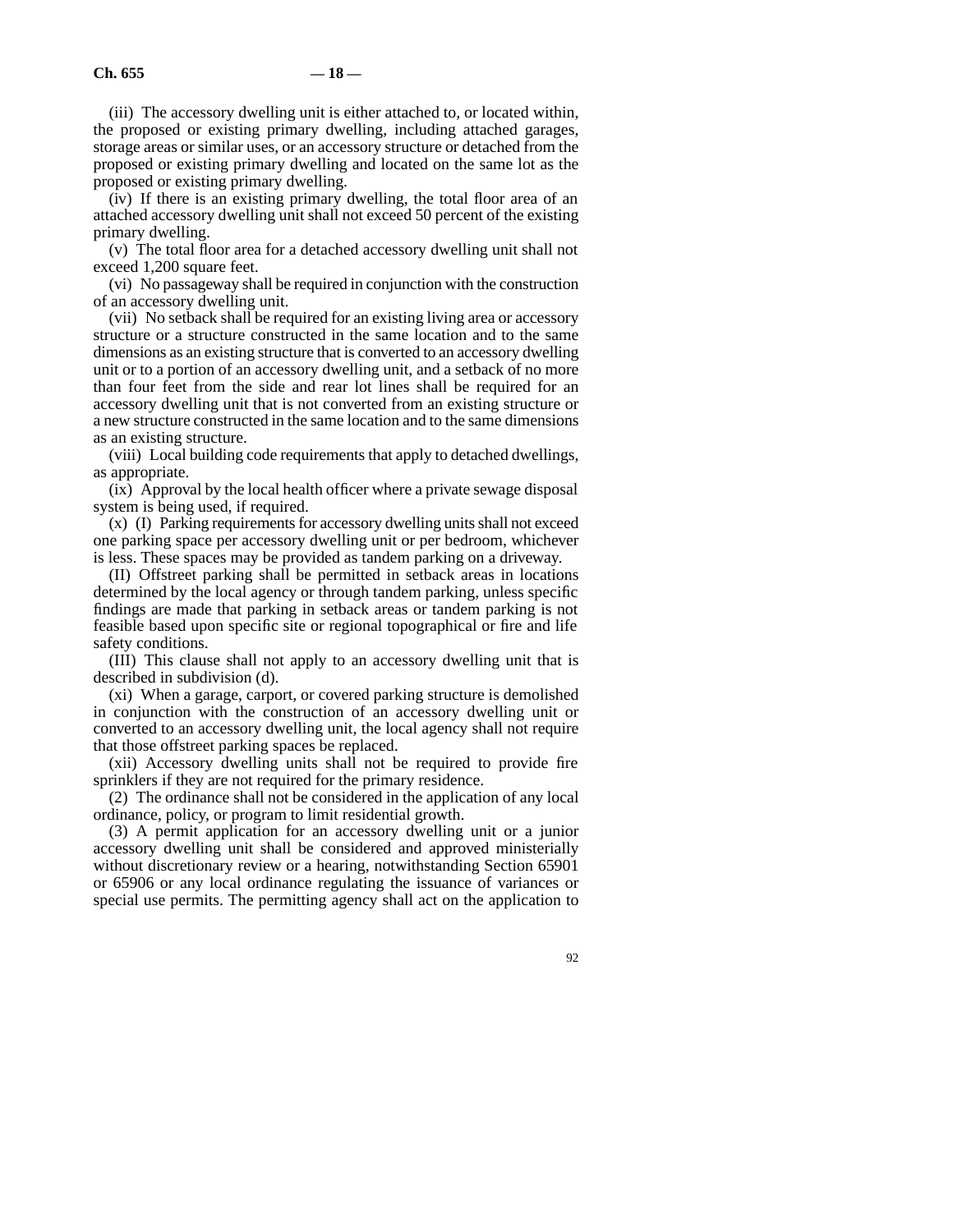create an accessory dwelling unit or a junior accessory dwelling unit within 60 days from the date the local agency receives a completed application if there is an existing single-family or multifamily dwelling on the lot. If the permit application to create an accessory dwelling unit or a junior accessory dwelling unit is submitted with a permit application to create a new single-family dwelling on the lot, the permitting agency may delay acting on the permit application for the accessory dwelling unit or the junior accessory dwelling unit until the permitting agency acts on the permit application to create the new single-family dwelling, but the application to create the accessory dwelling unit or junior accessory dwelling unit shall be considered without discretionary review or hearing. If the applicant requests a delay, the 60-day time period shall be tolled for the period of the delay. A local agency may charge a fee to reimburse it for costs incurred to implement this paragraph, including the costs of adopting or amending any ordinance that provides for the creation of an accessory dwelling unit.

(4) An existing ordinance governing the creation of an accessory dwelling unit by a local agency or an accessory dwelling ordinance adopted by a local agency shall provide an approval process that includes only ministerial provisions for the approval of accessory dwelling units and shall not include any discretionary processes, provisions, or requirements for those units, except as otherwise provided in this subdivision. If a local agency has an existing accessory dwelling unit ordinance that fails to meet the requirements of this subdivision, that ordinance shall be null and void and that agency shall thereafter apply the standards established in this subdivision for the approval of accessory dwelling units, unless and until the agency adopts an ordinance that complies with this section.

(5) No other local ordinance, policy, or regulation shall be the basis for the delay or denial of a building permit or a use permit under this subdivision.

(6) This subdivision establishes the maximum standards that local agencies shall use to evaluate a proposed accessory dwelling unit on a lot that includes a proposed or existing single-family dwelling. No additional standards, other than those provided in this subdivision, shall be used or imposed, including any owner-occupant requirement, except that a local agency may require that the property be used for rentals of terms longer than 30 days.

(7) A local agency may amend its zoning ordinance or general plan to incorporate the policies, procedures, or other provisions applicable to the creation of an accessory dwelling unit if these provisions are consistent with the limitations of this subdivision.

(8) An accessory dwelling unit that conforms to this subdivision shall be deemed to be an accessory use or an accessory building and shall not be considered to exceed the allowable density for the lot upon which it is located, and shall be deemed to be a residential use that is consistent with the existing general plan and zoning designations for the lot. The accessory dwelling unit shall not be considered in the application of any local ordinance, policy, or program to limit residential growth.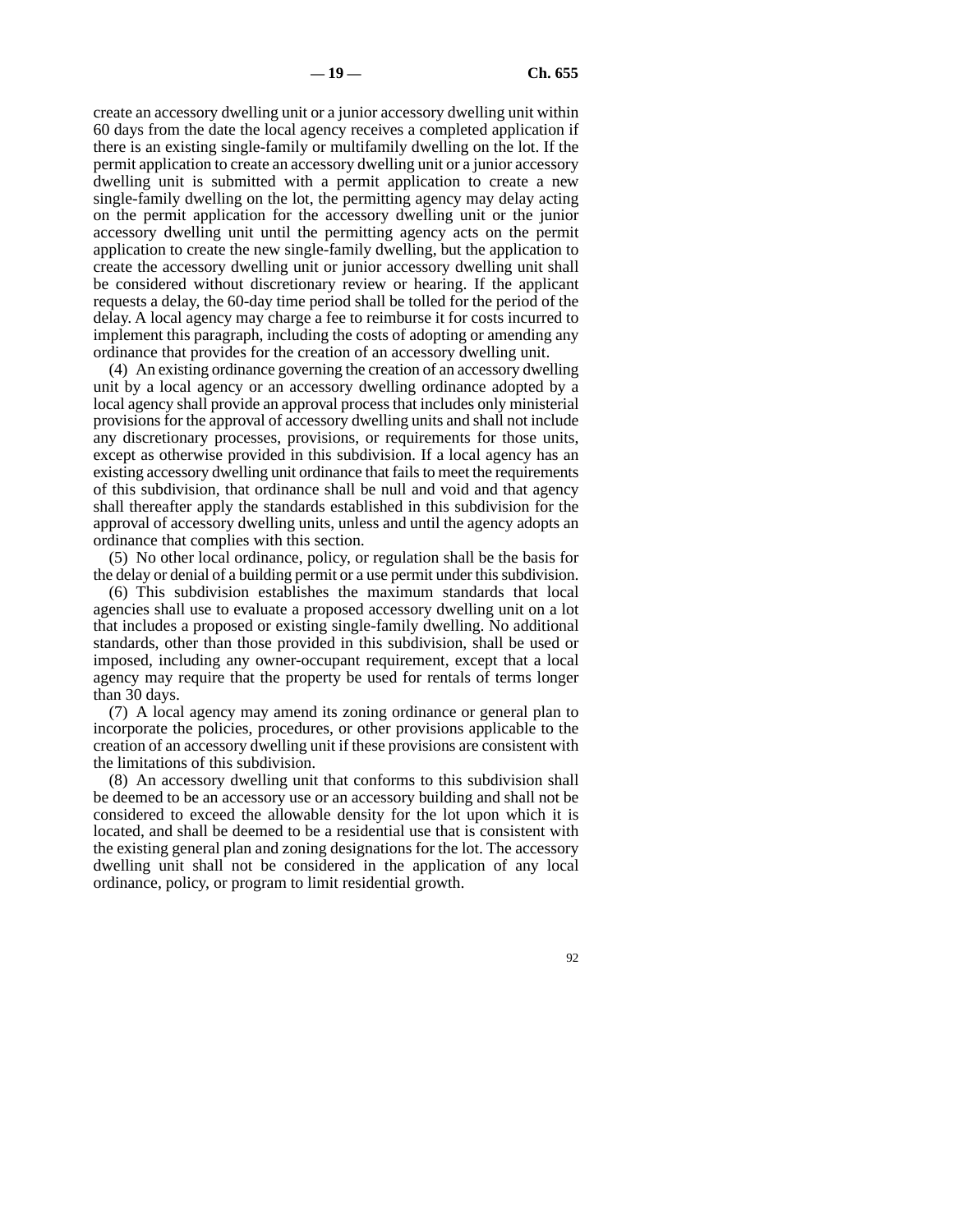(b) When a local agency that has not adopted an ordinance governing accessory dwelling units in accordance with subdivision (a) receives an application for a permit to create an accessory dwelling unit pursuant to this subdivision, the local agency shall approve or disapprove the application ministerially without discretionary review pursuant to subdivision (a). The permitting agency shall act on the application to create an accessory dwelling unit or a junior accessory dwelling unit within 60 days from the date the local agency receives a completed application if there is an existing single-family or multifamily dwelling on the lot. If the permit application to create an accessory dwelling unit or a junior accessory dwelling unit is submitted with a permit application to create a new single-family dwelling on the lot, the permitting agency may delay acting on the permit application for the accessory dwelling unit or the junior accessory dwelling unit until the permitting agency acts on the permit application to create the new single-family dwelling, but the application to create the accessory dwelling unit or junior accessory dwelling unit shall still be considered ministerially without discretionary review or a hearing. If the applicant requests a delay, the 60-day time period shall be tolled for the period of the delay. If the local agency has not acted upon the completed application within 60 days, the application shall be deemed approved.

(c) (1) Subject to paragraph (2), a local agency may establish minimum and maximum unit size requirements for both attached and detached accessory dwelling units.

(2) Notwithstanding paragraph (1), a local agency shall not establish by ordinance any of the following:

(A) A minimum square footage requirement for either an attached or detached accessory dwelling unit that prohibits an efficiency unit.

(B) A maximum square footage requirement for either an attached or detached accessory dwelling unit that is less than either of the following:

(i) 850 square feet.

(ii) 1,000 square feet for an accessory dwelling unit that provides more than one bedroom.

(C) Any other minimum or maximum size for an accessory dwelling unit, size based upon a percentage of the proposed or existing primary dwelling, or limits on lot coverage, floor area ratio, open space, and minimum lot size, for either attached or detached dwellings that does not permit at least an 800 square foot accessory dwelling unit that is at least 16 feet in height with four-foot side and rear yard setbacks to be constructed in compliance with all other local development standards.

(d) Notwithstanding any other law, a local agency, whether or not it has adopted an ordinance governing accessory dwelling units in accordance with subdivision (a), shall not impose parking standards for an accessory dwelling unit in any of the following instances:

(1) The accessory dwelling unit is located within one-half mile walking distance of public transit.

(2) The accessory dwelling unit is located within an architecturally and historically significant historic district.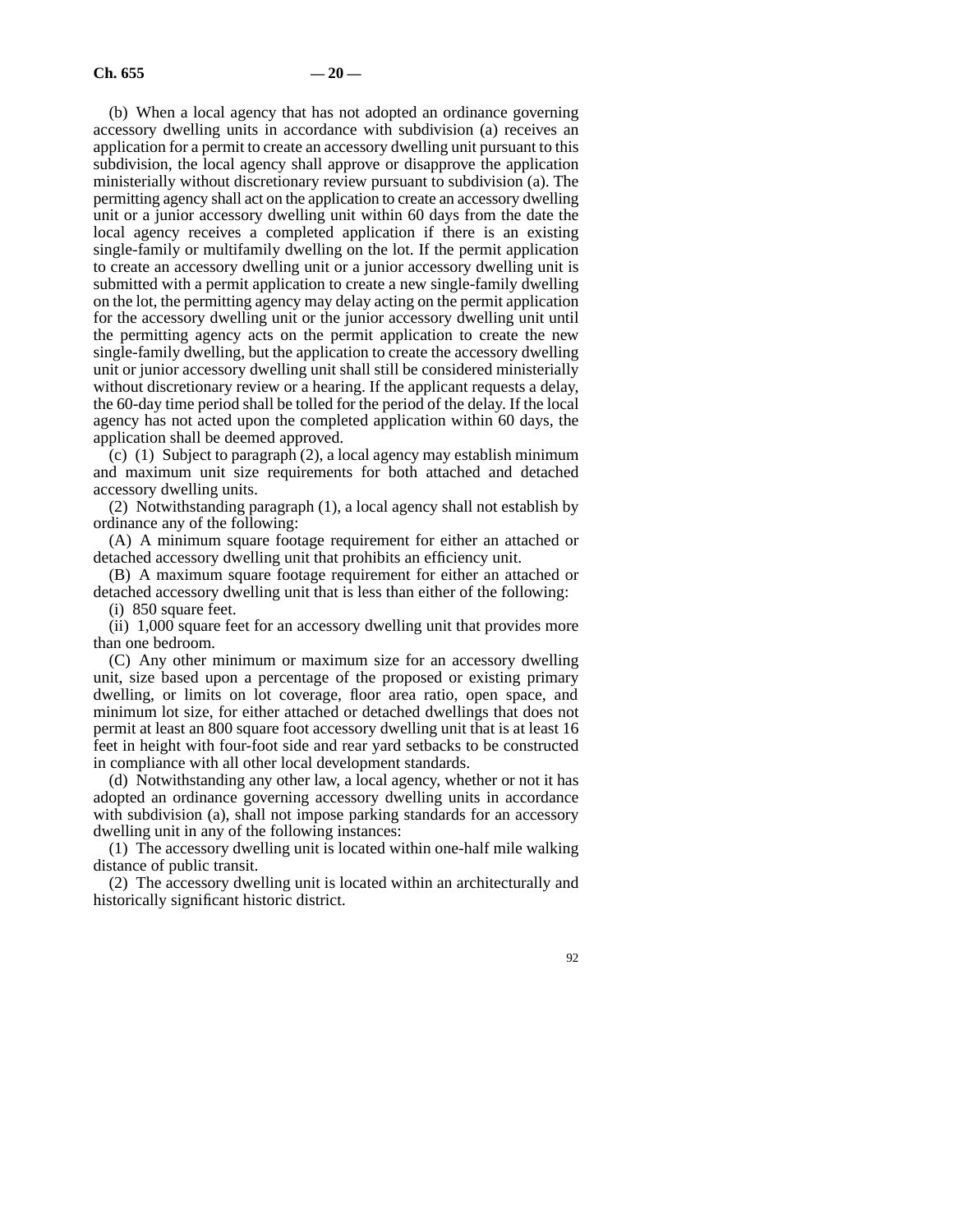(3) The accessory dwelling unit is part of the proposed or existing primary residence or an accessory structure.

(4) When on-street parking permits are required but not offered to the occupant of the accessory dwelling unit.

(5) When there is a car share vehicle located within one block of the accessory dwelling unit.

(e) (1) Notwithstanding subdivisions (a) to (d), inclusive, a local agency shall ministerially approve an application for a building permit within a residential or mixed-use zone to create any of the following:

(A) One accessory dwelling unit or junior accessory dwelling unit per lot with a proposed or existing single-family dwelling if all of the following apply:

(i) The accessory dwelling unit or junior accessory dwelling unit is within the proposed space of a single-family dwelling or existing space of a single-family dwelling or accessory structure and may include an expansion of not more than 150 square feet beyond the same physical dimensions as the existing accessory structure. An expansion beyond the physical dimensions of the existing accessory structure shall be limited to accommodating ingress and egress.

(ii) The space has exterior access from the proposed or existing single-family dwelling.

(iii) The side and rear setbacks are sufficient for fire and safety.

(iv) The junior accessory dwelling unit complies with the requirements of Section 65852.22.

(B) One detached, new construction, accessory dwelling unit that does not exceed four-foot side and rear yard setbacks for a lot with a proposed or existing single-family dwelling. The accessory dwelling unit may be combined with a junior accessory dwelling unit described in subparagraph (A). A local agency may impose the following conditions on the accessory dwelling unit:

(i) A total floor area limitation of not more than 800 square feet.

(ii) A height limitation of 16 feet.

(C) (i) Multiple accessory dwelling units within the portions of existing multifamily dwelling structures that are not used as livable space, including, but not limited to, storage rooms, boiler rooms, passageways, attics, basements, or garages, if each unit complies with state building standards for dwellings.

(ii) A local agency shall allow at least one accessory dwelling unit within an existing multifamily dwelling and may shall allow up to 25 percent of the existing multifamily dwelling units.

(D) Not more than two accessory dwelling units that are located on a lot that has an existing multifamily dwelling, but are detached from that multifamily dwelling and are subject to a height limit of 16 feet and four-foot rear yard and side setbacks.

(2) A local agency shall not require, as a condition for ministerial approval of a permit application for the creation of an accessory dwelling unit or a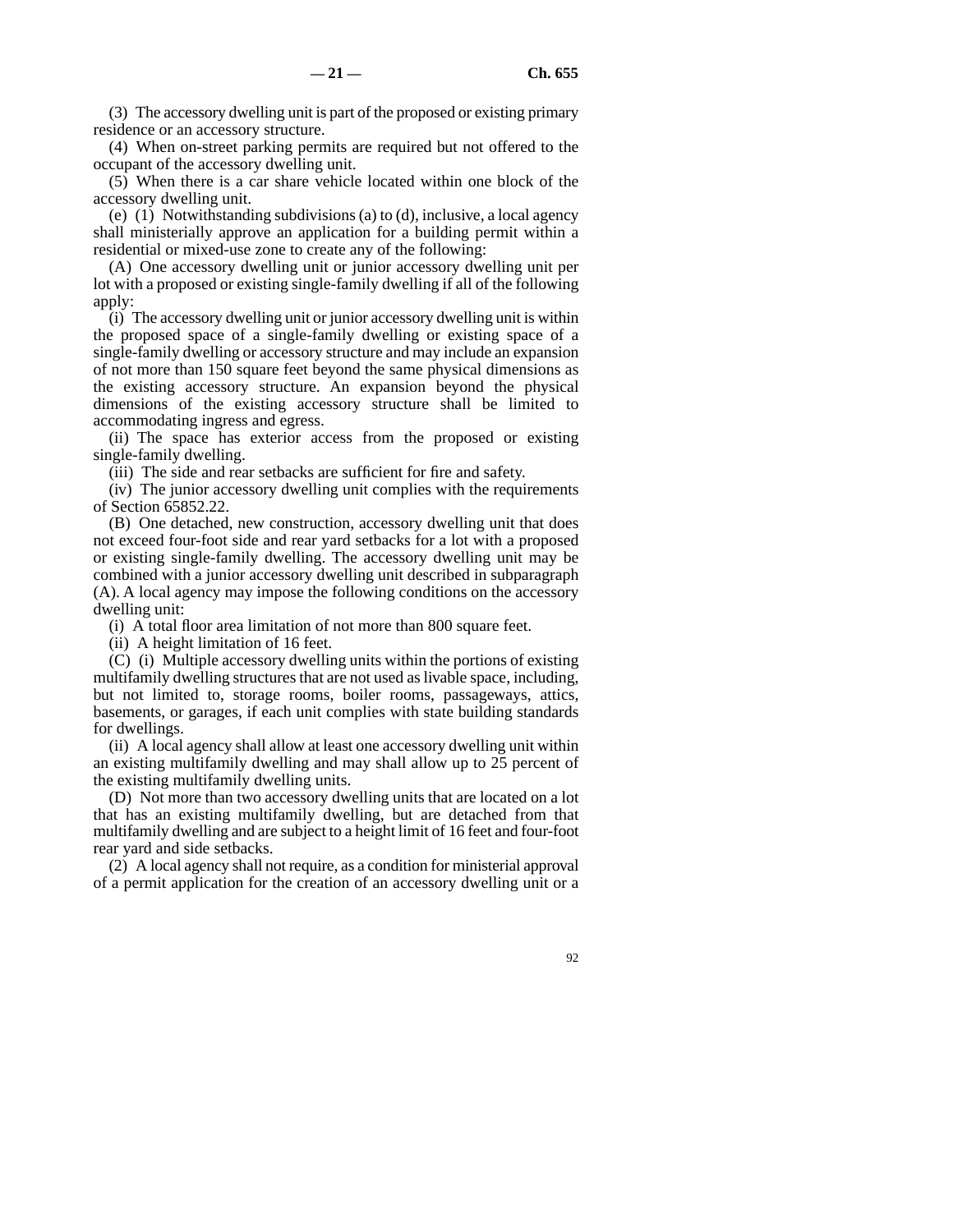junior accessory dwelling unit, the correction of nonconforming zoning conditions.

(3) The installation of fire sprinklers shall not be required in an accessory dwelling unit if sprinklers are not required for the primary residence.

(4) A local agency shall require that a rental of the accessory dwelling unit created pursuant to this subdivision be for a term longer than 30 days.

(5) A local agency may require, as part of the application for a permit to create an accessory dwelling unit connected to an onsite water treatment system, a percolation test completed within the last 5 years, or, if the percolation test has been recertified, within the last 10 years.

(6) Notwithstanding subdivision (c) and paragraph (1), a local agency that has adopted an ordinance by July 1, 2018, providing for the approval of accessory dwelling units in multifamily dwelling structures shall ministerially consider a permit application to construct an accessory dwelling unit that is described in paragraph (1), and may impose standards, including, but not limited to, design, development, and historic standards on said accessory dwelling units. These standards shall not include requirements on minimum lot size.

(f) (1) Fees charged for the construction of accessory dwelling units shall be determined in accordance with Chapter 5 (commencing with Section 66000) and Chapter 7 (commencing with Section 66012).

(2) An accessory dwelling unit shall not be considered by a local agency, special district, or water corporation to be a new residential use for purposes of calculating connection fees or capacity charges for utilities, including water and sewer service, unless the accessory dwelling unit was constructed with a new single-family dwelling.

(3) (A) A local agency, special district, or water corporation shall not impose any impact fee upon the development of an accessory dwelling unit less than 750 square feet. Any impact fees charged for an accessory dwelling unit of 750 square feet or more shall be charged proportionately in relation to the square footage of the primary dwelling unit.

(B) For purposes of this paragraph, "impact fee" has the same meaning as the term "fee" is defined in subdivision (b) of Section 66000, except that it also includes fees specified in Section 66477. "Impact fee" does not include any connection fee or capacity charge charged by a local agency, special district, or water corporation.

(4) For an accessory dwelling unit described in subparagraph (A) of paragraph (1) of subdivision (e), a local agency, special district, or water corporation shall not require the applicant to install a new or separate utility connection directly between the accessory dwelling unit and the utility or impose a related connection fee or capacity charge, unless the accessory dwelling unit was constructed with a new single-family dwelling.

(5) For an accessory dwelling unit that is not described in subparagraph (A) of paragraph (1) of subdivision (e), a local agency, special district, or water corporation may require a new or separate utility connection directly between the accessory dwelling unit and the utility. Consistent with Section 66013, the connection may be subject to a connection fee or capacity charge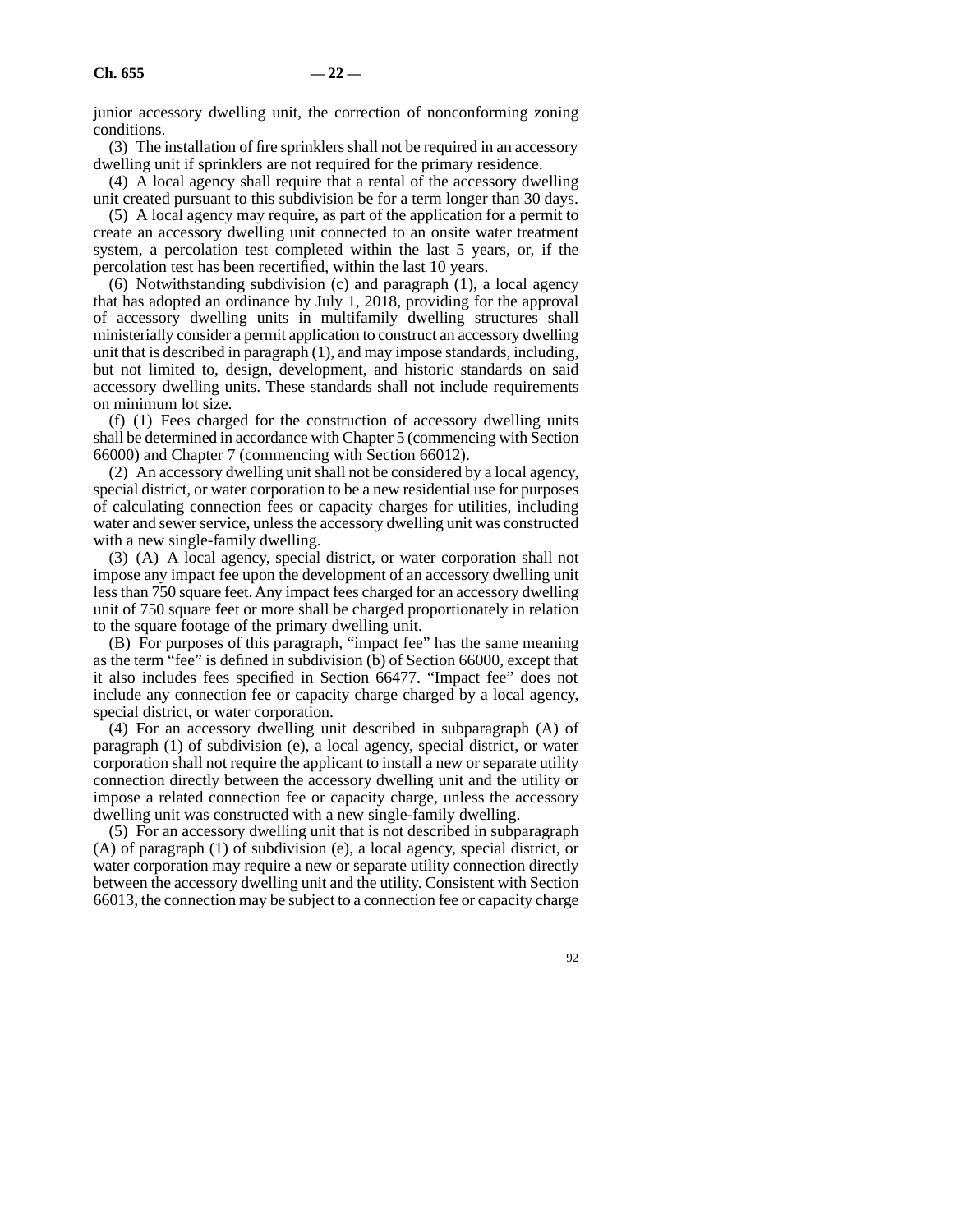that shall be proportionate to the burden of the proposed accessory dwelling unit, based upon either its square feet or the number of its drainage fixture unit (DFU) values, as defined in the Uniform Plumbing Code adopted and published by the International Association of Plumbing and Mechanical Officials, upon the water or sewer system. This fee or charge shall not exceed the reasonable cost of providing this service.

(g) This section does not limit the authority of local agencies to adopt less restrictive requirements for the creation of an accessory dwelling unit.

(h) (1) A local agency shall submit a copy of the ordinance adopted pursuant to subdivision (a) to the Department of Housing and Community Development within 60 days after adoption. After adoption of an ordinance, the department may submit written findings to the local agency as to whether the ordinance complies with the section.

(2) (A) If the department finds that the local agency's ordinance does not comply with this section, the department shall notify the local agency and shall provide the local agency with a reasonable time, no longer than 30 days, to respond to the findings before taking any other action authorized by this section.

(B) The local agency shall consider the findings made by the department pursuant to subparagraph (A) and shall do one of the following:

(i) Amend the ordinance to comply with this section.

(ii) Adopt the ordinance without changes. The local agency shall include findings in its resolution adopting the ordinance that explain the reasons the local agency believes that the ordinance complies with this section despite the findings of the department.

(3) (A) If the local agency does not amend its ordinance in response to the department's findings or does not adopt a resolution with findings explaining the reason the ordinance complies with this section and addressing the department's findings, the department shall notify the local agency and may notify the Attorney General that the local agency is in violation of state law.

(B) Before notifying the Attorney General that the local agency is in violation of state law, the department may consider whether a local agency adopted an ordinance in compliance with this section between January 1, 2017, and January 1, 2020.

(i) The department may review, adopt, amend, or repeal guidelines to implement uniform standards or criteria that supplement or clarify the terms, references, and standards set forth in this section. The guidelines adopted pursuant to this subdivision are not subject to Chapter 3.5 (commencing with Section 11340) of Part 1 of Division 3 of Title 2.

(j) As used in this section, the following terms mean:

(1) "Accessory dwelling unit" means an attached or a detached residential dwelling unit that provides complete independent living facilities for one or more persons. It shall include permanent provisions for living, sleeping, eating, cooking, and sanitation on the same parcel as the single-family or multifamily dwelling is or will be situated. An accessory dwelling unit also includes the following: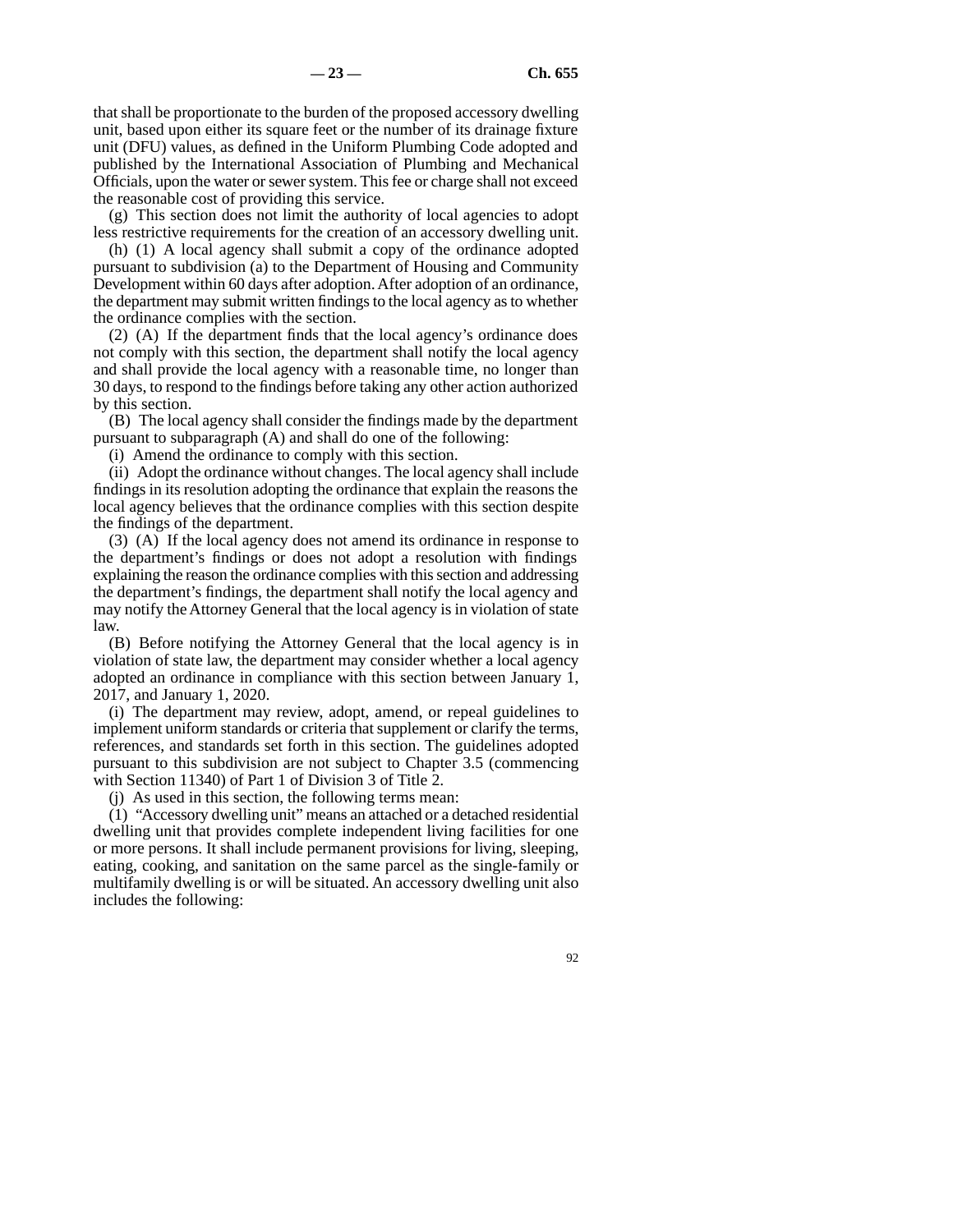(A) An efficiency unit.

(B) A manufactured home, as defined in Section 18007 of the Health and Safety Code.

(2) "Accessory structure" means a structure that is accessory and incidental to a dwelling located on the same lot.

(3) "Efficiency unit" has the same meaning as defined in Section 17958.1 of the Health and Safety Code.

(4) "Living area" means the interior habitable area of a dwelling unit, including basements and attics, but does not include a garage or any accessory structure.

(5) "Local agency" means a city, county, or city and county, whether general law or chartered.

(6) "Neighborhood" has the same meaning as set forth in Section 65589.5.

(7) "Nonconforming zoning condition" means a physical improvement on a property that does not conform with current zoning standards.

(8) "Passageway" means a pathway that is unobstructed clear to the sky and extends from a street to one entrance of the accessory dwelling unit.

(9) "Proposed dwelling" means a dwelling that is the subject of a permit application and that meets the requirements for permitting.

(10) "Public transit" means a location, including, but not limited to, a bus stop or train station, where the public may access buses, trains, subways, and other forms of transportation that charge set fares, run on fixed routes, and are available to the public.

(11) "Tandem parking" means that two or more automobiles are parked on a driveway or in any other location on a lot, lined up behind one another.

(k) A local agency shall not issue a certificate of occupancy for an accessory dwelling unit before the local agency issues a certificate of occupancy for the primary dwelling.

(*l*) Nothing in this section shall be construed to supersede or in any way alter or lessen the effect or application of the California Coastal Act of 1976 (Division 20 (commencing with Section 30000) of the Public Resources Code), except that the local government shall not be required to hold public hearings for coastal development permit applications for accessory dwelling units.

(m) A local agency may count an accessory dwelling unit for purposes of identifying adequate sites for housing, as specified in subdivision (a) of Section 65583.1, subject to authorization by the department and compliance with this division.

(n) In enforcing building standards pursuant to Article 1 (commencing with Section 17960) of Chapter 5 of Part 1.5 of Division 13 of the Health and Safety Code for an accessory dwelling unit described in paragraph (1) or (2) below, a local agency, upon request of an owner of an accessory dwelling unit for a delay in enforcement, shall delay enforcement of a building standard, subject to compliance with Section 17980.12 of the Health and Safety Code:

(1) The accessory dwelling unit was built before January 1, 2020.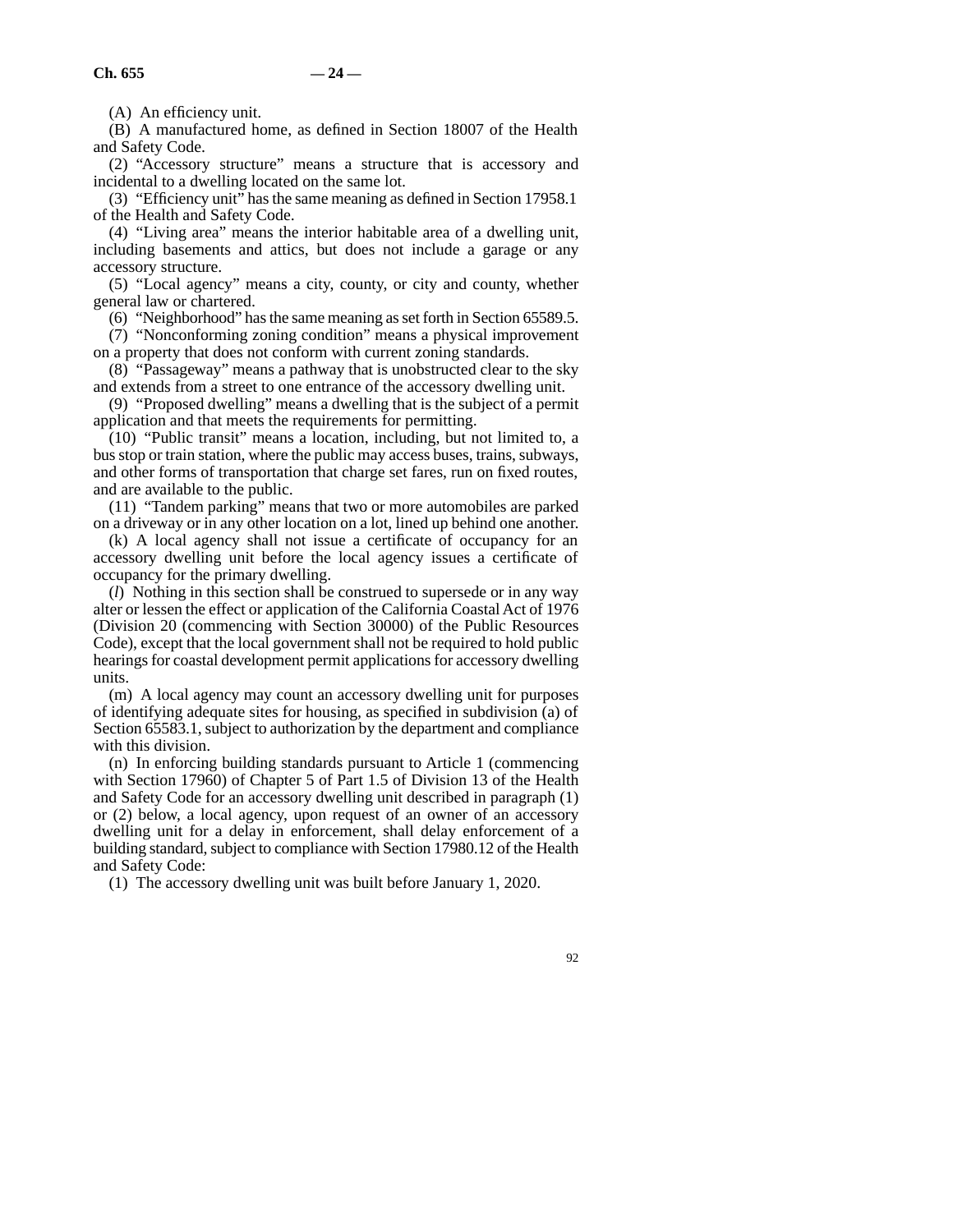(2) The accessory dwelling unit was built on or after January 1, 2020, in a local jurisdiction that, at the time the accessory dwelling unit was built, had a noncompliant accessory dwelling unit ordinance, but the ordinance is compliant at the time the request is made.

(o) This section shall remain in effect only until January 1, 2025, and as of that date is repealed.

SEC. 1.3. Section 65852.2 of the Government Code is amended to read: 65852.2. (a) (1) A local agency may, by ordinance, provide for the creation of accessory dwelling units in areas zoned to allow single-family or multifamily dwelling residential use. The ordinance shall do all of the following:

(A) Designate areas within the jurisdiction of the local agency where accessory dwelling units may be permitted. The designation of areas may be based on the adequacy of water and sewer services and the impact of accessory dwelling units on traffic flow and public safety. A local agency that does not provide water or sewer services shall consult with the local water or sewer service provider regarding the adequacy of water and sewer services before designating an area where accessory dwelling units may be permitted.

(B) (i) Impose standards on accessory dwelling units that include, but are not limited to, parking, height, setback, landscape, architectural review, maximum size of a unit, and standards that prevent adverse impacts on any real property that is listed in the California Register of Historic Resources. These standards shall not include requirements on minimum lot size.

(ii) Notwithstanding clause (i), a local agency may reduce or eliminate parking requirements for any accessory dwelling unit located within its jurisdiction.

(C) Provide that accessory dwelling units do not exceed the allowable density for the lot upon which the accessory dwelling unit is located, and that accessory dwelling units are a residential use that is consistent with the existing general plan and zoning designation for the lot.

(D) Require the accessory dwelling units to comply with all of the following:

(i) The accessory dwelling unit may be rented separate from the primary residence, but may not be sold or otherwise conveyed separate from the primary residence.

(ii) The lot is zoned to allow single-family or multifamily dwelling residential use and includes a proposed or existing dwelling.

(iii) The accessory dwelling unit is either attached to, or located within, the proposed or existing primary dwelling, including attached garages, storage areas or similar uses, or an accessory structure or detached from the proposed or existing primary dwelling and located on the same lot as the proposed or existing primary dwelling.

(iv) If there is an existing primary dwelling, the total floor area of an attached accessory dwelling unit shall not exceed 50 percent of the existing primary dwelling.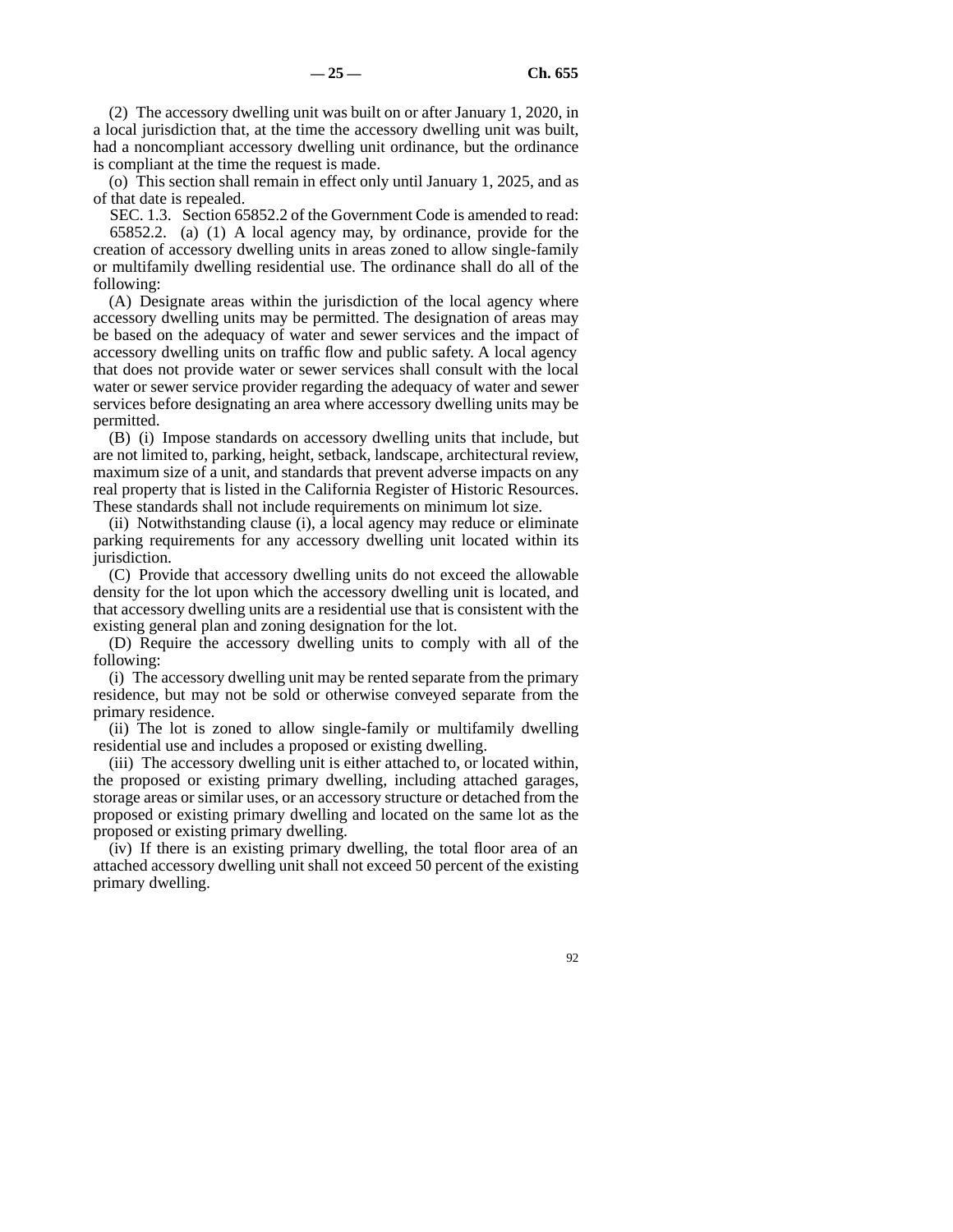(v) The total floor area for a detached accessory dwelling unit shall not exceed 1,200 square feet.

(vi) No passageway shall be required in conjunction with the construction of an accessory dwelling unit.

(vii) No setback shall be required for an existing living area or accessory structure or a structure constructed in the same location and to the same dimensions as an existing structure that is converted to an accessory dwelling unit or to a portion of an accessory dwelling unit, and a setback of no more than four feet from the side and rear lot lines shall be required for an accessory dwelling unit that is not converted from an existing structure or a new structure constructed in the same location and to the same dimensions as an existing structure.

(viii) Local building code requirements that apply to detached dwellings, as appropriate.

(ix) Approval by the local health officer where a private sewage disposal system is being used, if required.

(x) (I) Parking requirements for accessory dwelling units shall not exceed one parking space per accessory dwelling unit or per bedroom, whichever is less. These spaces may be provided as tandem parking on a driveway.

(II) Offstreet parking shall be permitted in setback areas in locations determined by the local agency or through tandem parking, unless specific findings are made that parking in setback areas or tandem parking is not feasible based upon specific site or regional topographical or fire and life safety conditions.

(III) This clause shall not apply to an accessory dwelling unit that is described in subdivision (d).

(xi) When a garage, carport, or covered parking structure is demolished in conjunction with the construction of an accessory dwelling unit or converted to an accessory dwelling unit, the local agency shall not require that those offstreet parking spaces be replaced.

(xii) Accessory dwelling units shall not be required to provide fire sprinklers if they are not required for the primary residence.

(2) The ordinance shall not be considered in the application of any local ordinance, policy, or program to limit residential growth.

(3) A permit application for an accessory dwelling unit or a junior accessory dwelling unit shall be considered and approved ministerially without discretionary review or a hearing, notwithstanding Section 65901 or 65906 or any local ordinance regulating the issuance of variances or special use permits. The permitting agency shall act on the application to create an accessory dwelling unit or a junior accessory dwelling unit within 60 days from the date the local agency receives a completed application if there is an existing single-family or multifamily dwelling on the lot. If the permit application to create an accessory dwelling unit or a junior accessory dwelling unit is submitted with a permit application to create a new single-family dwelling on the lot, the permitting agency may delay acting on the permit application for the accessory dwelling unit or the junior accessory dwelling unit until the permitting agency acts on the permit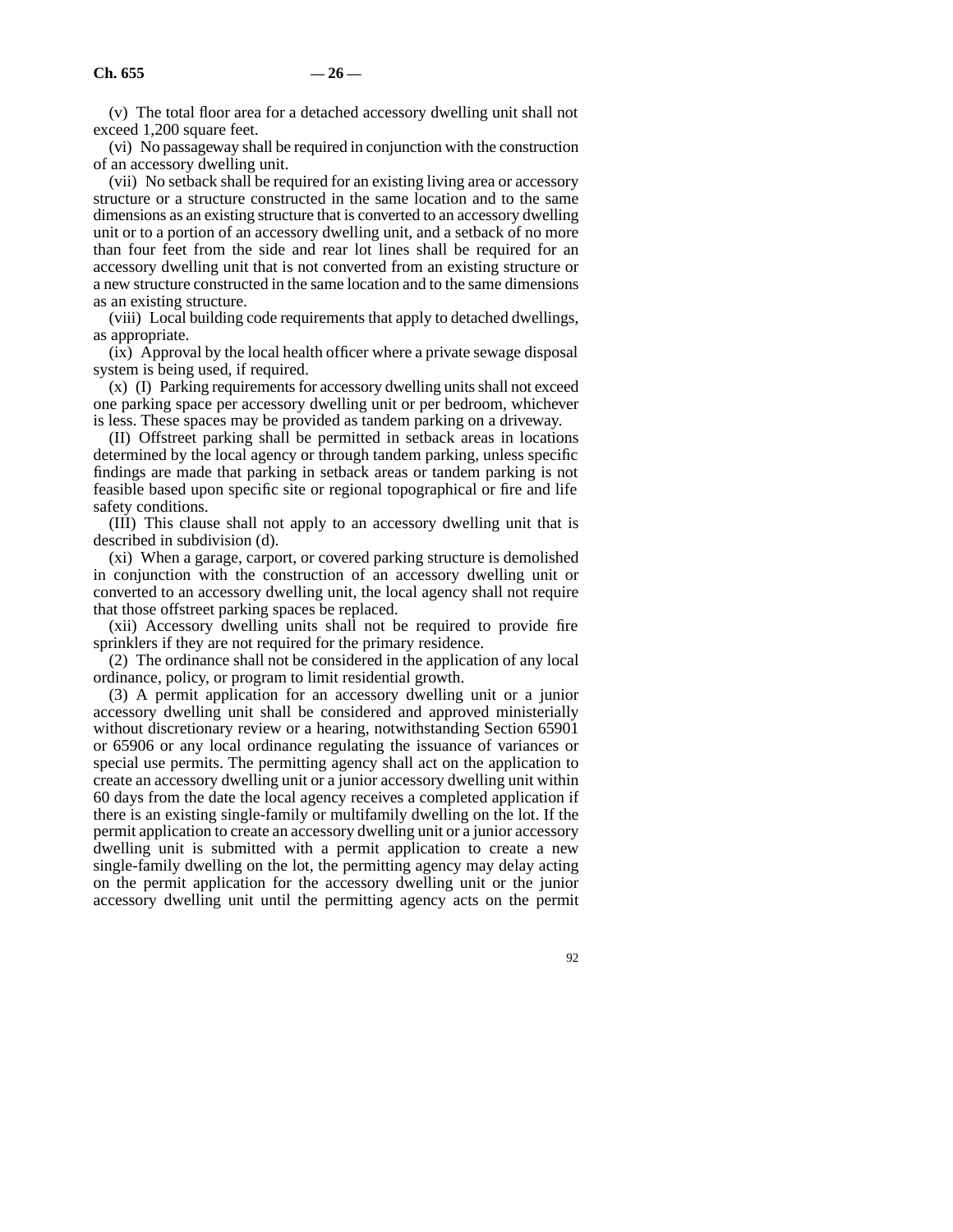application to create the new single-family dwelling, but the application to create the accessory dwelling unit or junior accessory dwelling unit shall be considered without discretionary review or hearing. If the applicant requests a delay, the 60-day time period shall be tolled for the period of the delay. A local agency may charge a fee to reimburse it for costs incurred to implement this paragraph, including the costs of adopting or amending any ordinance that provides for the creation of an accessory dwelling unit.

(4) An existing ordinance governing the creation of an accessory dwelling unit by a local agency or an accessory dwelling ordinance adopted by a local agency shall provide an approval process that includes only ministerial provisions for the approval of accessory dwelling units and shall not include any discretionary processes, provisions, or requirements for those units, except as otherwise provided in this subdivision. If a local agency has an existing accessory dwelling unit ordinance that fails to meet the requirements of this subdivision, that ordinance shall be null and void and that agency shall thereafter apply the standards established in this subdivision for the approval of accessory dwelling units, unless and until the agency adopts an ordinance that complies with this section.

(5) No other local ordinance, policy, or regulation shall be the basis for the delay or denial of a building permit or a use permit under this subdivision.

(6) This subdivision establishes the maximum standards that local agencies shall use to evaluate a proposed accessory dwelling unit on a lot that includes a proposed or existing single-family dwelling. No additional standards, other than those provided in this subdivision, shall be used or imposed, including any owner-occupant requirement, except that a local agency may require that the property be used for rentals of terms longer than 30 days.

(7) A local agency may amend its zoning ordinance or general plan to incorporate the policies, procedures, or other provisions applicable to the creation of an accessory dwelling unit if these provisions are consistent with the limitations of this subdivision.

(8) An accessory dwelling unit that conforms to this subdivision shall be deemed to be an accessory use or an accessory building and shall not be considered to exceed the allowable density for the lot upon which it is located, and shall be deemed to be a residential use that is consistent with the existing general plan and zoning designations for the lot. The accessory dwelling unit shall not be considered in the application of any local ordinance, policy, or program to limit residential growth.

(b) When a local agency that has not adopted an ordinance governing accessory dwelling units in accordance with subdivision (a) receives an application for a permit to create an accessory dwelling unit pursuant to this subdivision, the local agency shall approve or disapprove the application ministerially without discretionary review pursuant to subdivision (a). The permitting agency shall act on the application to create an accessory dwelling unit or a junior accessory dwelling unit within 60 days from the date the local agency receives a completed application if there is an existing single-family or multifamily dwelling on the lot. If the permit application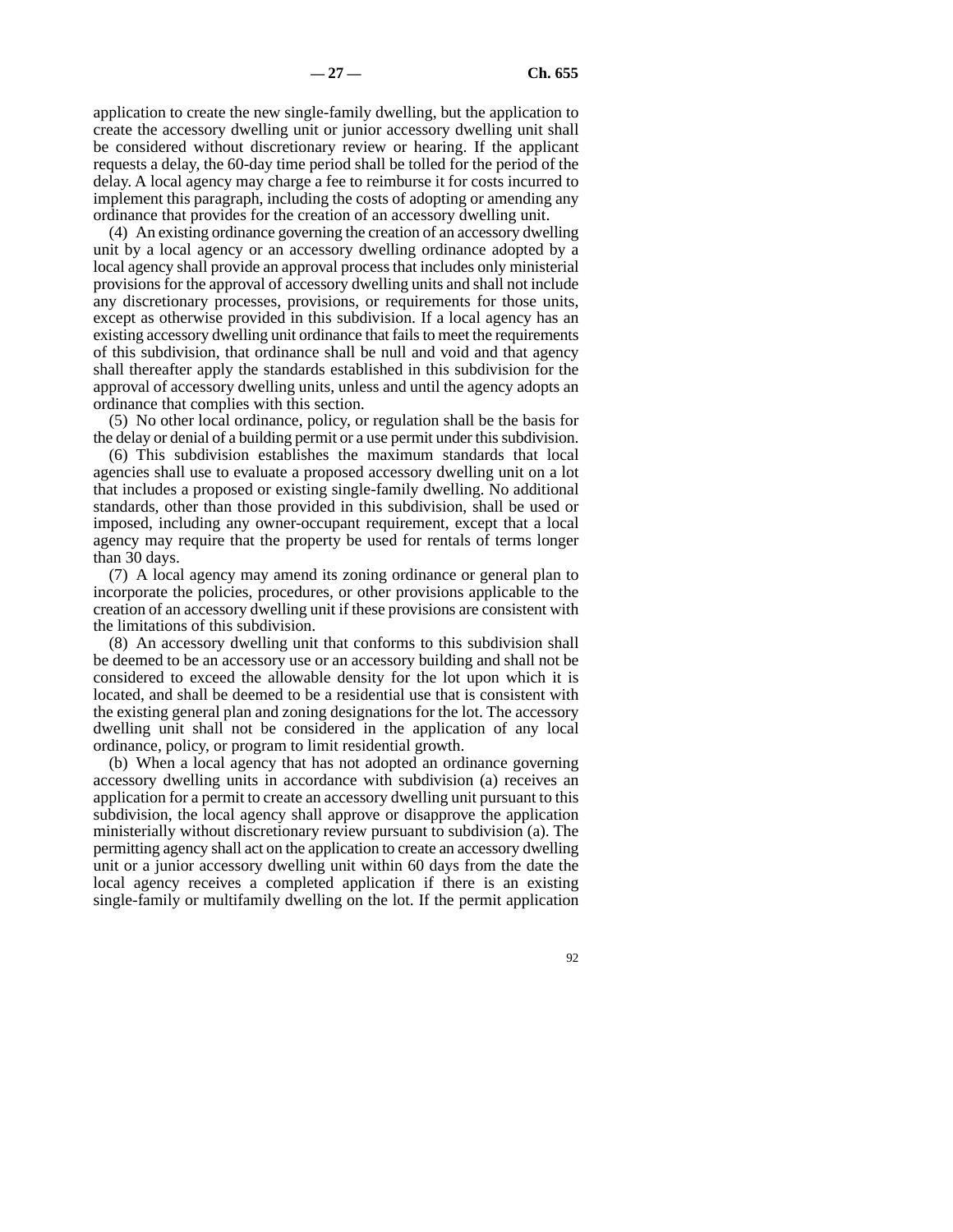to create an accessory dwelling unit or a junior accessory dwelling unit is submitted with a permit application to create a new single-family dwelling on the lot, the permitting agency may delay acting on the permit application for the accessory dwelling unit or the junior accessory dwelling unit until the permitting agency acts on the permit application to create the new single-family dwelling, but the application to create the accessory dwelling unit or junior accessory dwelling unit shall still be considered ministerially without discretionary review or a hearing. If the applicant requests a delay, the 60-day time period shall be tolled for the period of the delay. If the local agency has not acted upon the completed application within 60 days, the application shall be deemed approved.

(c) (1) Subject to paragraph (2), a local agency may establish minimum and maximum unit size requirements for both attached and detached accessory dwelling units.

(2) Notwithstanding paragraph (1), a local agency shall not establish by ordinance any of the following:

(A) A minimum square footage requirement for either an attached or detached accessory dwelling unit that prohibits an efficiency unit.

(B) A maximum square footage requirement for either an attached or detached accessory dwelling unit that is less than either of the following: (i) 850 square feet.

(ii) 1,000 square feet for an accessory dwelling unit that provides more than one bedroom.

(C) Any other minimum or maximum size for an accessory dwelling unit, size based upon a percentage of the proposed or existing primary dwelling, or limits on lot coverage, floor area ratio, open space, and minimum lot size, for either attached or detached dwellings that does not permit at least an 800 square foot accessory dwelling unit that is at least 16 feet in height with four-foot side and rear yard setbacks to be constructed in compliance with all other local development standards.

(d) Notwithstanding any other law, a local agency, whether or not it has adopted an ordinance governing accessory dwelling units in accordance with subdivision (a), shall not impose parking standards for an accessory dwelling unit in any of the following instances:

(1) The accessory dwelling unit is located within one-half mile walking distance of public transit.

(2) The accessory dwelling unit is located within an architecturally and historically significant historic district.

(3) The accessory dwelling unit is part of the proposed or existing primary residence or an accessory structure.

(4) When on-street parking permits are required but not offered to the occupant of the accessory dwelling unit.

(5) When there is a car share vehicle located within one block of the accessory dwelling unit.

(e) (1) Notwithstanding subdivisions (a) to (d), inclusive, a local agency shall ministerially approve an application for a building permit within a residential or mixed-use zone to create any of the following: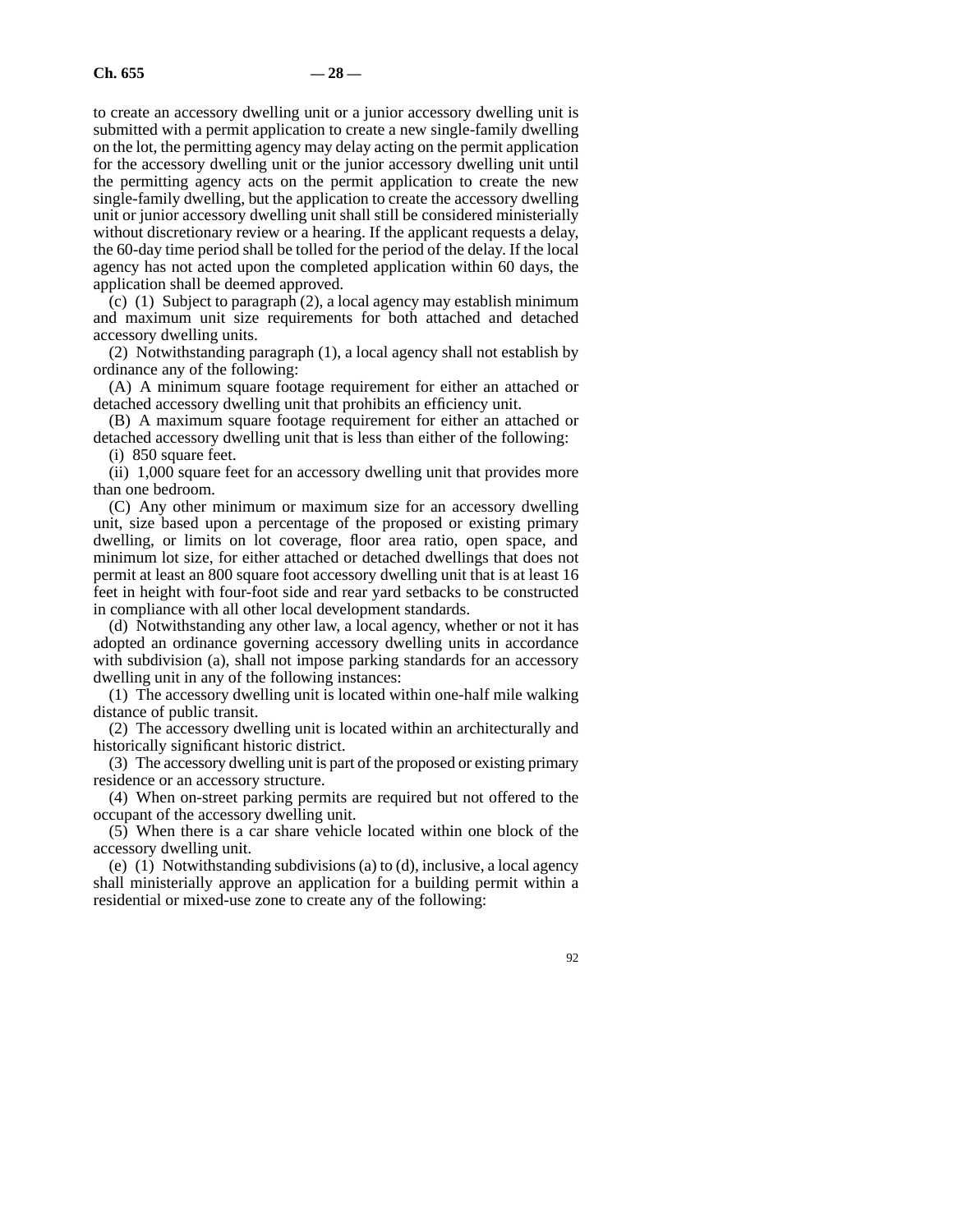(A) One accessory dwelling unit or junior accessory dwelling unit per lot with a proposed or existing single-family dwelling if all of the following apply:

(i) The accessory dwelling unit or junior accessory dwelling unit is within the proposed space of a single-family dwelling or existing space of a single-family dwelling or accessory structure and may include an expansion of not more than 150 square feet beyond the same physical dimensions as the existing accessory structure. An expansion beyond the physical dimensions of the existing accessory structure shall be limited to accommodating ingress and egress.

(ii) The space has exterior access from the proposed or existing single-family dwelling.

(iii) The side and rear setbacks are sufficient for fire and safety.

(iv) The junior accessory dwelling unit complies with the requirements of Section 65852.22.

(B) One detached, new construction, accessory dwelling unit that does not exceed four-foot side and rear yard setbacks for a lot with a proposed or existing single-family dwelling. The accessory dwelling unit may be combined with a junior accessory dwelling unit described in subparagraph (A). A local agency may impose the following conditions on the accessory dwelling unit:

(i) A total floor area limitation of not more than 800 square feet.

(ii) A height limitation of 16 feet.

(C) (i) Multiple accessory dwelling units within the portions of existing multifamily dwelling structures that are not used as livable space, including, but not limited to, storage rooms, boiler rooms, passageways, attics, basements, or garages, if each unit complies with state building standards for dwellings.

(ii) A local agency shall allow at least one accessory dwelling unit within an existing multifamily dwelling and may shall allow up to 25 percent of the existing multifamily dwelling units.

(D) Not more than two accessory dwelling units that are located on a lot that has an existing multifamily dwelling, but are detached from that multifamily dwelling and are subject to a height limit of 16 feet and four-foot rear yard and side setbacks.

(2) A local agency shall not require, as a condition for ministerial approval of a permit application for the creation of an accessory dwelling unit or a junior accessory dwelling unit, the correction of nonconforming zoning conditions.

(3) The installation of fire sprinklers shall not be required in an accessory dwelling unit if sprinklers are not required for the primary residence.

(4) A local agency shall require that a rental of the accessory dwelling unit created pursuant to this subdivision be for a term longer than 30 days.

(5) A local agency may require, as part of the application for a permit to create an accessory dwelling unit connected to an onsite water treatment system, a percolation test completed within the last 5 years, or, if the percolation test has been recertified, within the last 10 years.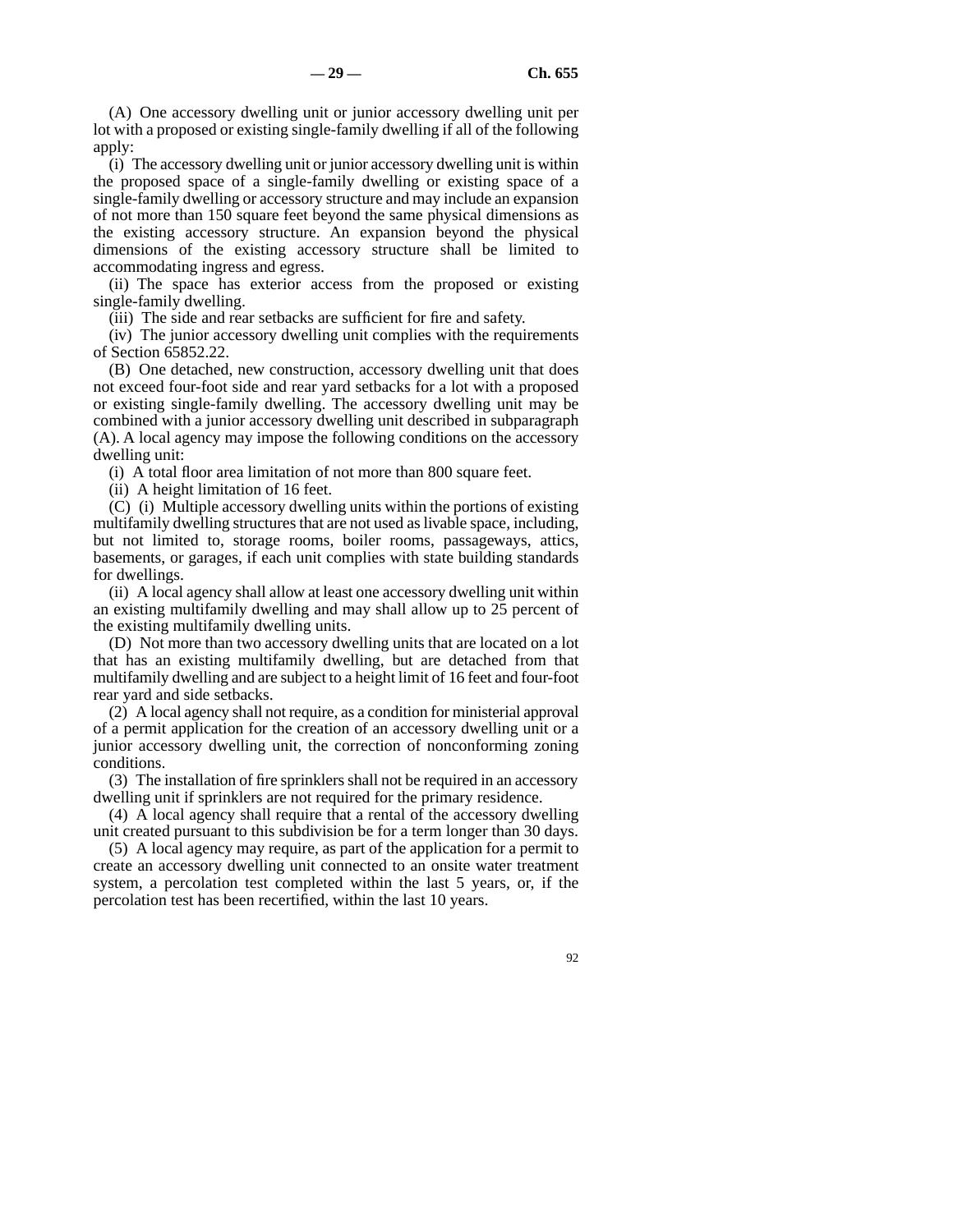(6) Notwithstanding subdivision (c) and paragraph (1), a local agency that has adopted an ordinance by July 1, 2018, providing for the approval of accessory dwelling units in multifamily dwelling structures shall ministerially consider a permit application to construct an accessory dwelling unit that is described in paragraph (1), and may impose standards, including, but not limited to, design, development, and historic standards on said accessory dwelling units. These standards shall not include requirements on minimum lot size.

(f) (1) Fees charged for the construction of accessory dwelling units shall be determined in accordance with Chapter 5 (commencing with Section 66000) and Chapter 7 (commencing with Section 66012).

(2) An accessory dwelling unit shall not be considered by a local agency, special district, or water corporation to be a new residential use for purposes of calculating connection fees or capacity charges for utilities, including water and sewer service, unless the accessory dwelling unit was constructed with a new single-family dwelling.

(3) (A) A local agency, special district, or water corporation shall not impose any impact fee upon the development of an accessory dwelling unit less than 750 square feet. Any impact fees charged for an accessory dwelling unit of 750 square feet or more shall be charged proportionately in relation to the square footage of the primary dwelling unit.

(B) For purposes of this paragraph, "impact fee" has the same meaning as the term "fee" is defined in subdivision (b) of Section 66000, except that it also includes fees specified in Section 66477. "Impact fee" does not include any connection fee or capacity charge charged by a local agency, special district, or water corporation.

(4) For an accessory dwelling unit described in subparagraph (A) of paragraph (1) of subdivision (e), a local agency, special district, or water corporation shall not require the applicant to install a new or separate utility connection directly between the accessory dwelling unit and the utility or impose a related connection fee or capacity charge, unless the accessory dwelling unit was constructed with a new single-family dwelling.

(5) For an accessory dwelling unit that is not described in subparagraph (A) of paragraph (1) of subdivision (e), a local agency, special district, or water corporation may require a new or separate utility connection directly between the accessory dwelling unit and the utility. Consistent with Section 66013, the connection may be subject to a connection fee or capacity charge that shall be proportionate to the burden of the proposed accessory dwelling unit, based upon either its square feet or the number of its drainage fixture unit (DFU) values, as defined in the Uniform Plumbing Code adopted and published by the International Association of Plumbing and Mechanical Officials, upon the water or sewer system. This fee or charge shall not exceed the reasonable cost of providing this service.

(g) This section does not limit the authority of local agencies to adopt less restrictive requirements for the creation of an accessory dwelling unit.

(h) (1) A local agency shall submit a copy of the ordinance adopted pursuant to subdivision (a) to the Department of Housing and Community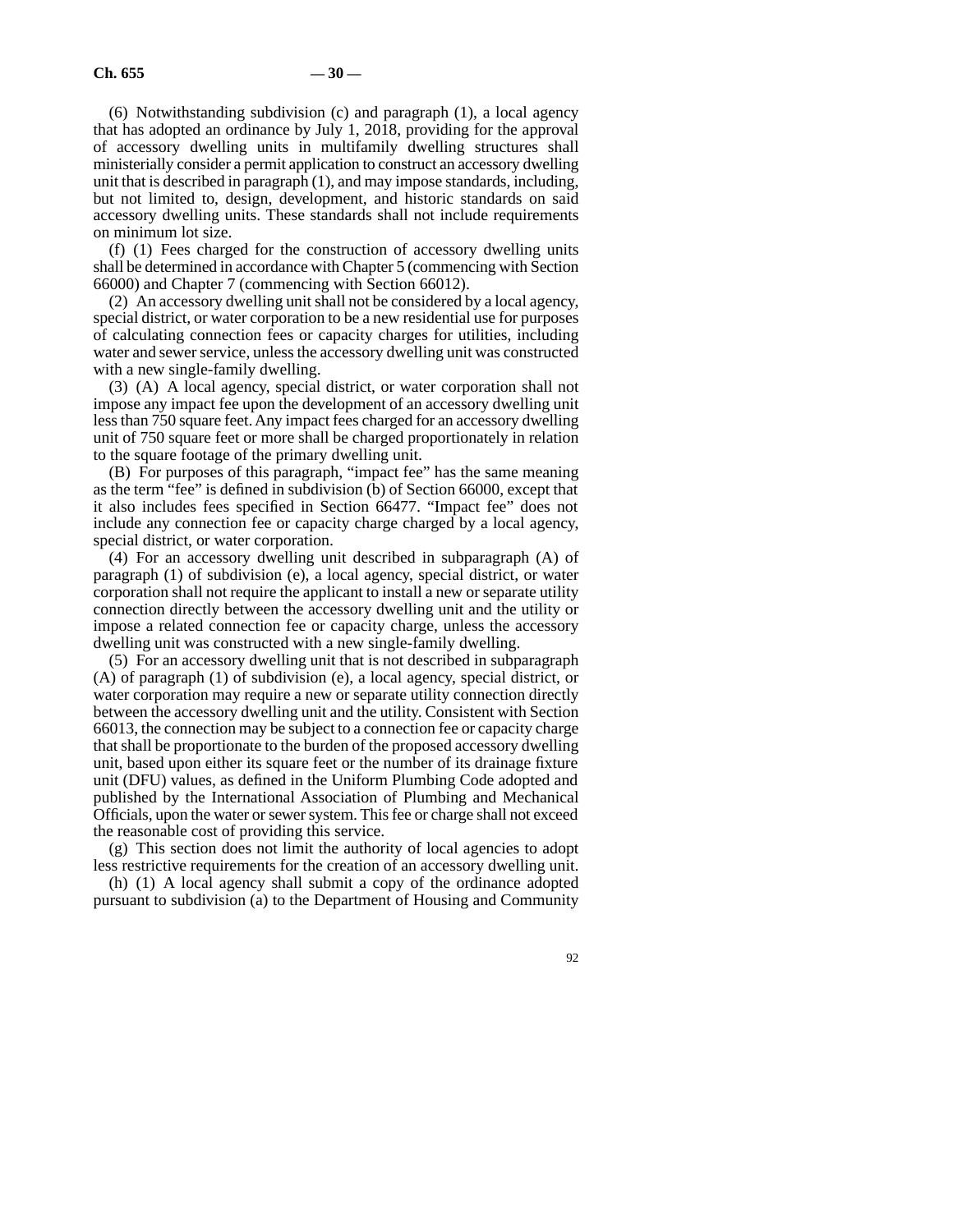Development within 60 days after adoption. After adoption of an ordinance, the department may submit written findings to the local agency as to whether the ordinance complies with the section.

(2) (A) If the department finds that the local agency's ordinance does not comply with this section, the department shall notify the local agency and shall provide the local agency with a reasonable time, no longer than 30 days, to respond to the findings before taking any other action authorized by this section.

(B) The local agency shall consider the findings made by the department pursuant to subparagraph (A) and shall do one of the following:

(i) Amend the ordinance to comply with this section.

(ii) Adopt the ordinance without changes. The local agency shall include findings in its resolution adopting the ordinance that explain the reasons the local agency believes that the ordinance complies with this section despite the findings of the department.

(3) (A) If the local agency does not amend its ordinance in response to the department's findings or does not adopt a resolution with findings explaining the reason the ordinance complies with this section and addressing the department's findings, the department shall notify the local agency and may notify the Attorney General that the local agency is in violation of state law.

(B) Before notifying the Attorney General that the local agency is in violation of state law, the department may consider whether a local agency adopted an ordinance in compliance with this section between January 1, 2017, and January 1, 2020.

(i) The department may review, adopt, amend, or repeal guidelines to implement uniform standards or criteria that supplement or clarify the terms, references, and standards set forth in this section. The guidelines adopted pursuant to this subdivision are not subject to Chapter 3.5 (commencing with Section 11340) of Part 1 of Division 3 of Title 2.

(j) As used in this section, the following terms mean:

(1) "Accessory dwelling unit" means an attached or a detached residential dwelling unit that provides complete independent living facilities for one or more persons and is located on a lot with proposed or existing primary residence. It shall include permanent provisions for living, sleeping, eating, cooking, and sanitation on the same parcel as the single-family or multifamily dwelling is or will be situated. An accessory dwelling unit also includes the following:

(A) An efficiency unit.

(B) A manufactured home, as defined in Section 18007 of the Health and Safety Code.

(2) "Accessory structure" means a structure that is accessory and incidental to a dwelling located on the same lot.

(3) "Efficiency unit" has the same meaning as defined in Section 17958.1 of the Health and Safety Code.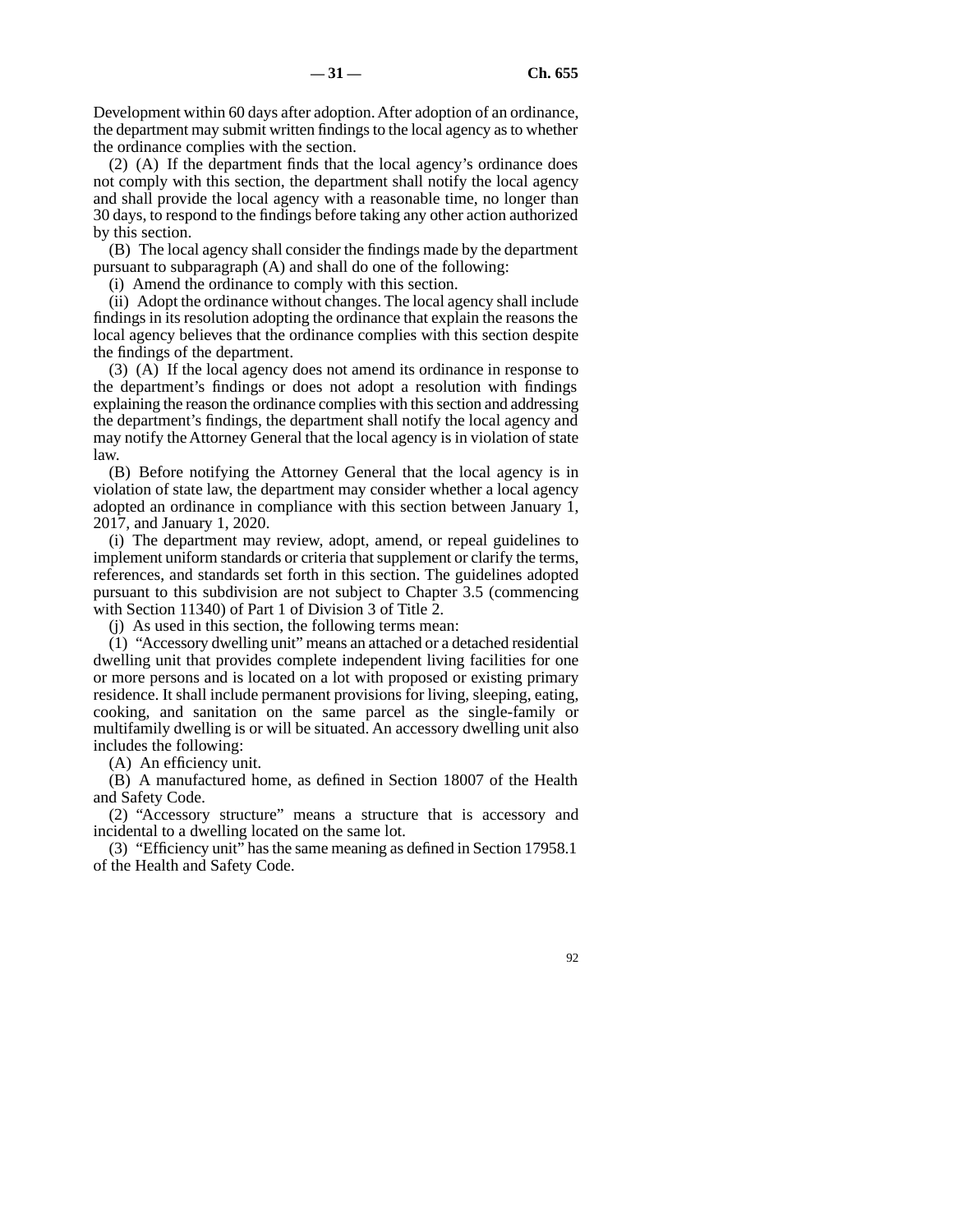(4) "Living area" means the interior habitable area of a dwelling unit, including basements and attics, but does not include a garage or any accessory structure.

(5) "Local agency" means a city, county, or city and county, whether general law or chartered.

(6) "Neighborhood" has the same meaning as set forth in Section 65589.5.

(7) "Nonconforming zoning condition" means a physical improvement on a property that does not conform with current zoning standards.

(8) "Passageway" means a pathway that is unobstructed clear to the sky and extends from a street to one entrance of the accessory dwelling unit.

(9) "Proposed dwelling" means a dwelling that is the subject of a permit application and that meets the requirements for permitting.

(10) "Public transit" means a location, including, but not limited to, a bus stop or train station, where the public may access buses, trains, subways, and other forms of transportation that charge set fares, run on fixed routes, and are available to the public.

(11) "Tandem parking" means that two or more automobiles are parked on a driveway or in any other location on a lot, lined up behind one another.

(k) A local agency shall not issue a certificate of occupancy for an accessory dwelling unit before the local agency issues a certificate of occupancy for the primary dwelling.

(*l*) Nothing in this section shall be construed to supersede or in any way alter or lessen the effect or application of the California Coastal Act of 1976 (Division 20 (commencing with Section 30000) of the Public Resources Code), except that the local government shall not be required to hold public hearings for coastal development permit applications for accessory dwelling units.

(m) A local agency may count an accessory dwelling unit for purposes of identifying adequate sites for housing, as specified in subdivision (a) of Section 65583.1, subject to authorization by the department and compliance with this division.

(n) In enforcing building standards pursuant to Article 1 (commencing with Section 17960) of Chapter 5 of Part 1.5 of Division 13 of the Health and Safety Code for an accessory dwelling unit described in paragraph (1) or (2) below, a local agency, upon request of an owner of an accessory dwelling unit for a delay in enforcement, shall delay enforcement of a building standard, subject to compliance with Section 17980.12 of the Health and Safety Code:

(1) The accessory dwelling unit was built before January 1, 2020.

(2) The accessory dwelling unit was built on or after January 1, 2020, in a local jurisdiction that, at the time the accessory dwelling unit was built, had a noncompliant accessory dwelling unit ordinance, but the ordinance is compliant at the time the request is made.

(o) This section shall remain in effect only until January 1, 2025, and as of that date is repealed.

SEC. 2. Section 65852.22 of the Government Code is amended to read: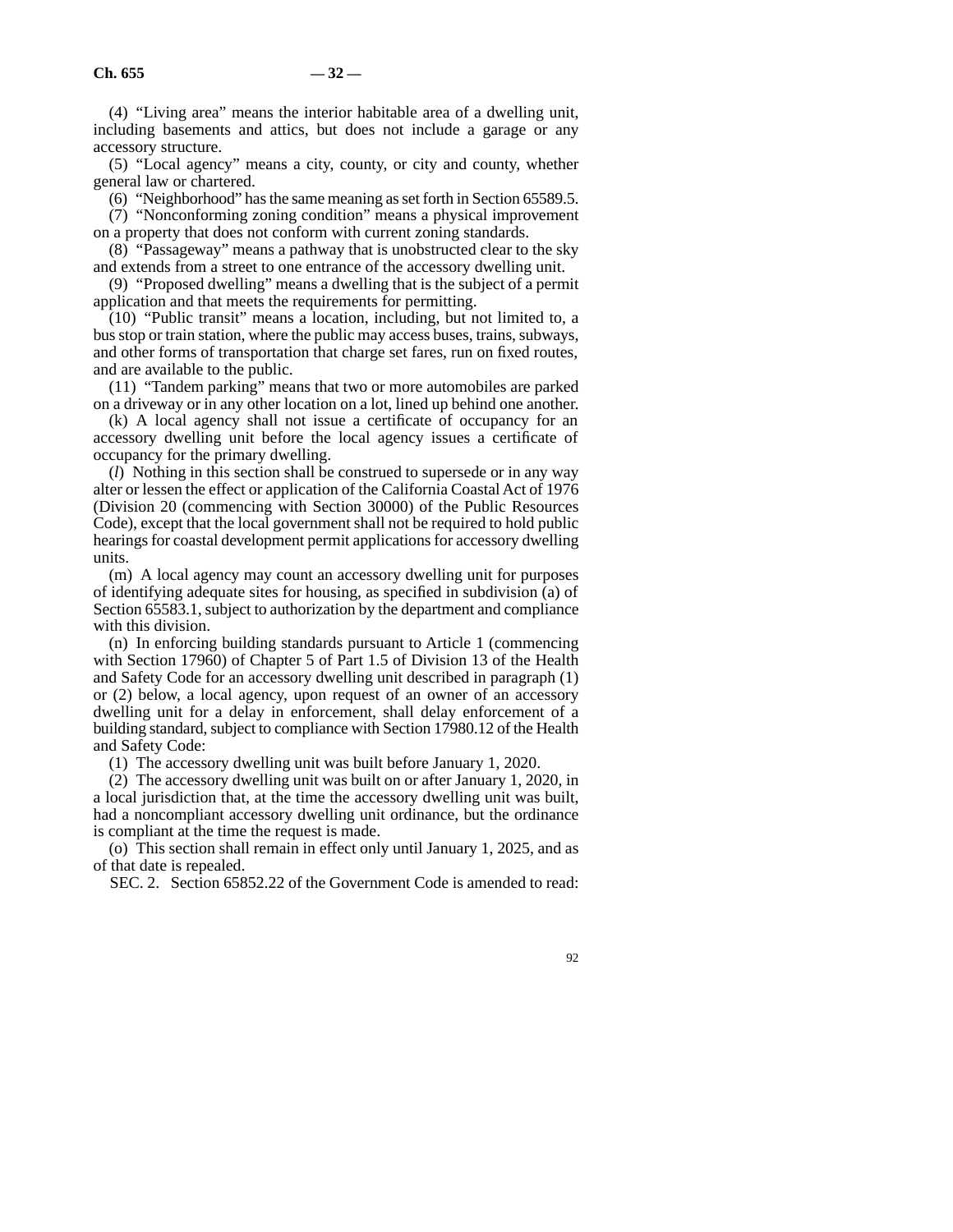65852.22. (a) Notwithstanding Section 65852.2, a local agency may, by ordinance, provide for the creation of junior accessory dwelling units in single-family residential zones. The ordinance may require a permit to be obtained for the creation of a junior accessory dwelling unit, and shall do all of the following:

(1) Limit the number of junior accessory dwelling units to one per residential lot zoned for single-family residences with a single-family residence built, or proposed to be built, on the lot.

(2) Require owner-occupancy in the single-family residence in which the junior accessory dwelling unit will be permitted. The owner may reside in either the remaining portion of the structure or the newly created junior accessory dwelling unit. Owner-occupancy shall not be required if the owner is another governmental agency, land trust, or housing organization.

(3) Require the recordation of a deed restriction, which shall run with the land, shall be filed with the permitting agency, and shall include both of the following:

(A) A prohibition on the sale of the junior accessory dwelling unit separate from the sale of the single-family residence, including a statement that the deed restriction may be enforced against future purchasers.

(B) A restriction on the size and attributes of the junior accessory dwelling unit that conforms with this section.

(4) Require a permitted junior accessory dwelling unit to be constructed within the walls of the proposed or existing single-family residence.

(5) Require a permitted junior accessory dwelling to include a separate entrance from the main entrance to the proposed or existing single-family residence.

(6) Require the permitted junior accessory dwelling unit to include an efficiency kitchen, which shall include all of the following:

(A) A cooking facility with appliances.

(B) A food preparation counter and storage cabinets that are of reasonable size in relation to the size of the junior accessory dwelling unit.

(b) (1) An ordinance shall not require additional parking as a condition to grant a permit.

(2) This subdivision shall not be interpreted to prohibit the requirement of an inspection, including the imposition of a fee for that inspection, to determine if the junior accessory dwelling unit complies with applicable building standards.

(c) An application for a permit pursuant to this section shall, notwithstanding Section 65901 or 65906 or any local ordinance regulating the issuance of variances or special use permits, be considered ministerially, without discretionary review or a hearing. The permitting agency shall act on the application to create a junior accessory dwelling unit within 60 days from the date the local agency receives a completed application if there is an existing single-family dwelling on the lot. If the permit application to create a junior accessory dwelling unit is submitted with a permit application to create a new single-family dwelling on the lot, the permitting agency may delay acting on the permit application for the junior accessory dwelling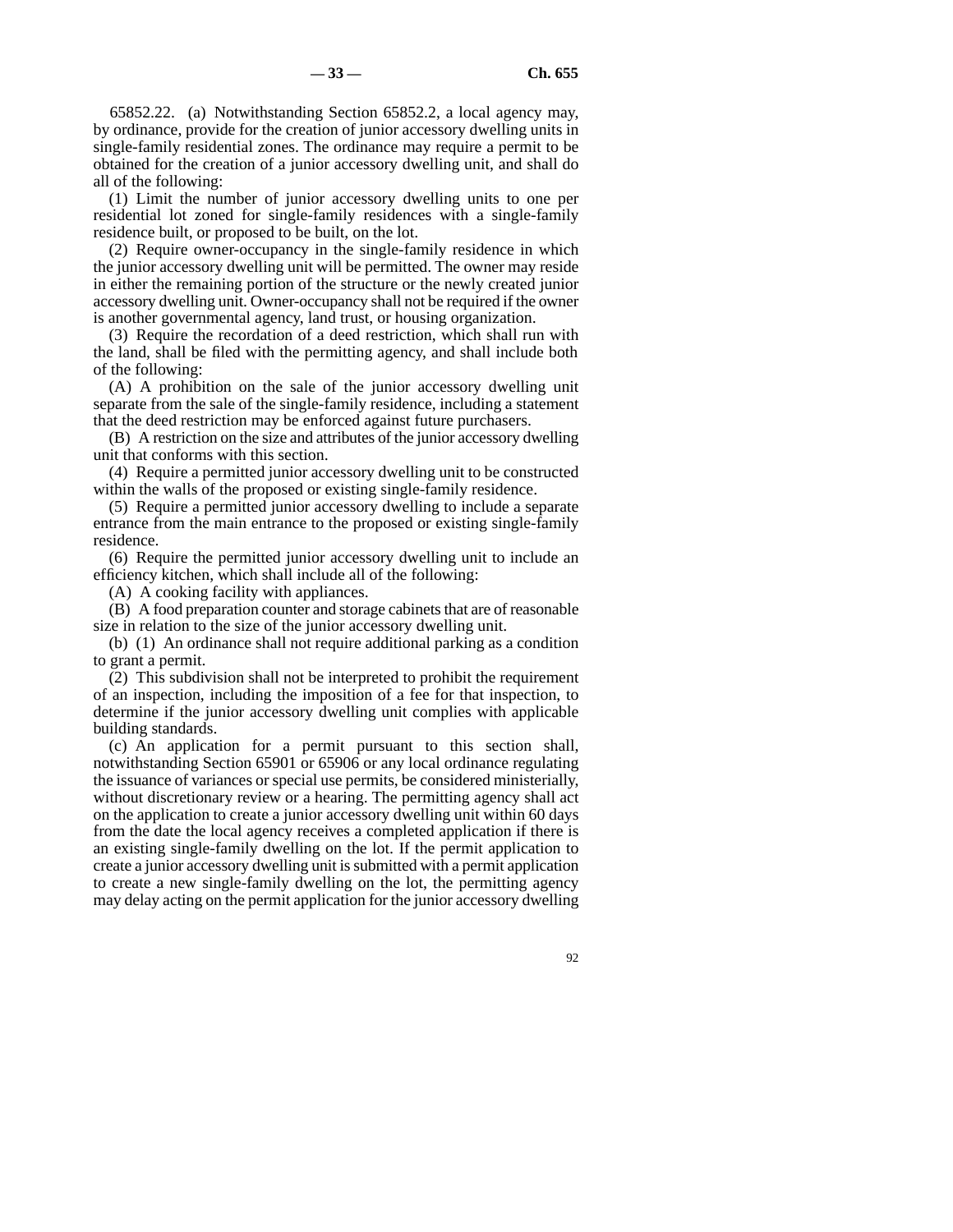unit until the permitting agency acts on the permit application to create the new single-family dwelling, but the application to create the junior accessory dwelling unit shall still be considered ministerially without discretionary review or a hearing. If the applicant requests a delay, the 60-day time period shall be tolled for the period of the delay. A local agency may charge a fee to reimburse the local agency for costs incurred in connection with the issuance of a permit pursuant to this section.

(d) For purposes of any fire or life protection ordinance or regulation, a junior accessory dwelling unit shall not be considered a separate or new dwelling unit. This section shall not be construed to prohibit a city, county, city and county, or other local public entity from adopting an ordinance or regulation relating to fire and life protection requirements within a single-family residence that contains a junior accessory dwelling unit so long as the ordinance or regulation applies uniformly to all single-family residences within the zone regardless of whether the single-family residence includes a junior accessory dwelling unit or not.

(e) For purposes of providing service for water, sewer, or power, including a connection fee, a junior accessory dwelling unit shall not be considered a separate or new dwelling unit.

(f) This section shall not be construed to prohibit a local agency from adopting an ordinance or regulation, related to parking or a service or a connection fee for water, sewer, or power, that applies to a single-family residence that contains a junior accessory dwelling unit, so long as that ordinance or regulation applies uniformly to all single-family residences regardless of whether the single-family residence includes a junior accessory dwelling unit.

(g) If a local agency has not adopted a local ordinance pursuant to this section, the local agency shall ministerially approve a permit to construct a junior accessory dwelling unit that satisfies the requirements set forth in subparagraph (A) of paragraph (1) of subdivision (e) of Section 65852.2 and the requirements of this section.

(h) For purposes of this section, the following terms have the following meanings:

(1) "Junior accessory dwelling unit" means a unit that is no more than 500 square feet in size and contained entirely within a single-family residence. A junior accessory dwelling unit may include separate sanitation facilities, or may share sanitation facilities with the existing structure.

(2) "Local agency" means a city, county, or city and county, whether general law or chartered.

SEC. 3. (a) Section 1.1 of this bill incorporates certain amendments to Section 65852.2 of the Government Code proposed by both this bill and Assembly Bill 881. That section of this bill shall only become operative if (1) both bills are enacted and become effective on or before January 1, 2020, (2) each bill amends Section 65852.2 of the Government Code, and (3) Senate Bill 13 is not enacted or as enacted does not amend that section, and (4) this bill is enacted after Assembly Bill 881, in which case Sections 1, 1.2, and 1.3 of this bill shall not become operative.